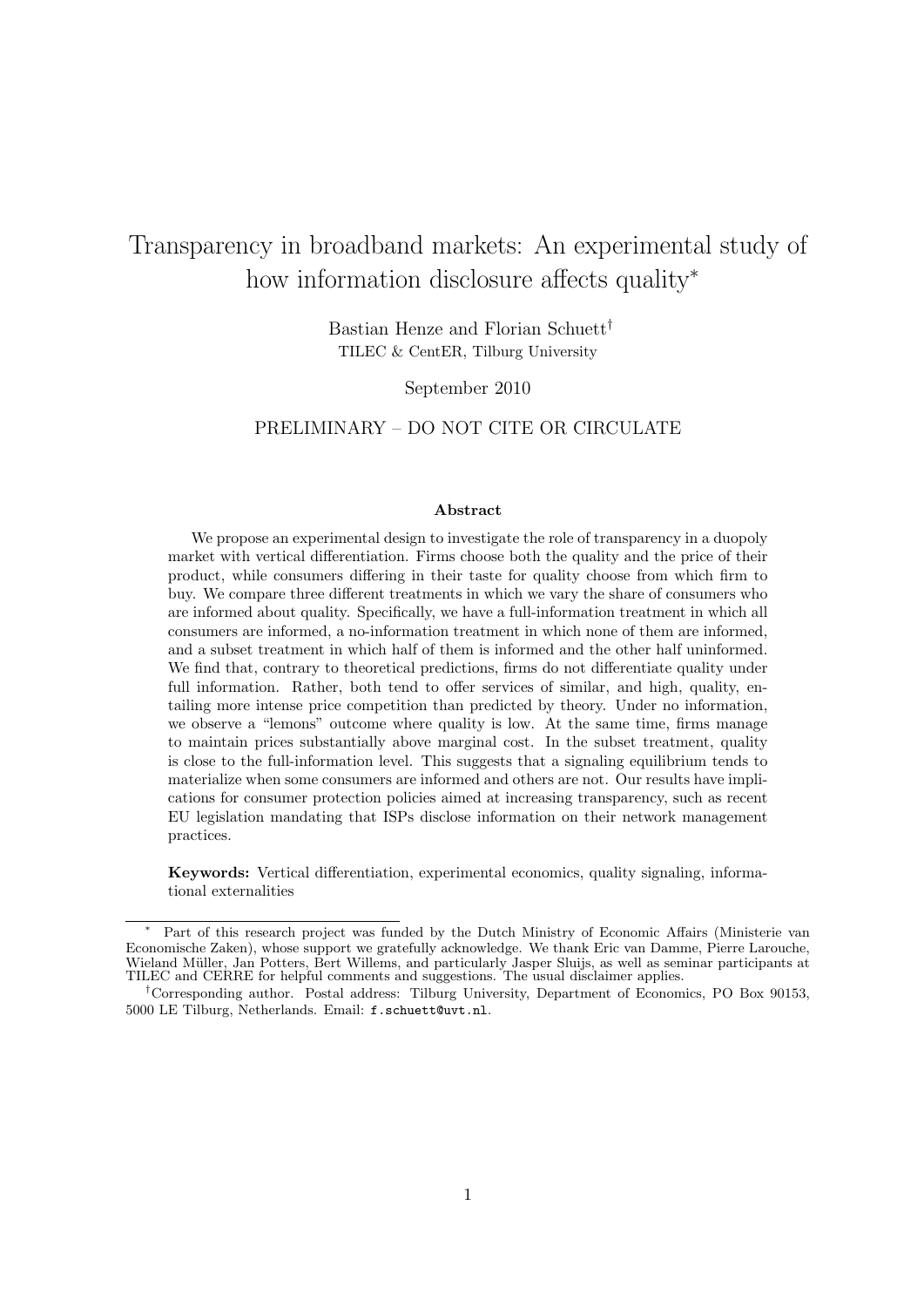# 1 Introduction

Consumer protection policies often involve transparency requirements. Typically, these requirements mandate that sellers disclose certain information that is supposed to help consumers assess the quality of the products on offer. When consumers cannot observe quality, economic theory predicts that firms will supply inefficiently low quality (this is a variant of the famous lemons problem [\(Akerlof,](#page-21-0) [1970\)](#page-21-0)). At the same time, theory does not make sharp predictions as to the desirability of mandatory disclosure. When quality is observable, firms are predicted to engage in vertical differentiation in order to relax price competition [\(Shaked](#page-21-1) [and Sutton,](#page-21-1) [1982\)](#page-21-1). While average quality would increase, so would prices; the overall effect on consumer surplus is ambiguous. Moreover, because according to the theory producer surplus is higher when quality is observable, firms should have an incentive to voluntarily disclose the information themselves. Transparency requirements should not be necessary.

In many markets producers fail to disclose such information, however, leaving consumers uncertain about the level of quality they can expect. An example is the market for broadband internet access, where producers typically advertise only the maximum bandwidth, rather than other, more informative measures of quality.<sup>[1](#page-1-0)</sup> As part of the updated European Regulatory Framework for Electronic Communications,[2](#page-1-1) European lawmakers have included transparency requirements for Internet Service Providers to mitigate such concerns. The idea behind this transparency policy is that ISPs are required to be transparent on how actively they manage their network, so that consumers can come to a more informed purchasing decision when deciding on a broadband Internet subscription.<sup>[3](#page-1-2)</sup>

In this paper, we assess the effect of transparency by means of a laboratory experiment. Our experimental market consists of two sellers offering a product to four buyers. Sellers simultaneously choose a level of quality for their product. Then, they observe each other's quality and simultaneously post a price. Finally, buyers decide whether and from which seller to buy. We study four treatments that differ in the amount of information that buyers possess

<span id="page-1-0"></span><sup>&</sup>lt;sup>1</sup> In this context, quality refers to the actual performance of a broadband connection beyond advertised maximum down- and upload speed, including information on parameters such as latency, capacity, peak hours, network management and overall reliability, as well as measures of average and minimum (guaranteed) bandwidth. Even though consumers may learn about the quality of their connection by experience, switching costs prevent them from sampling a wide range of providers before making their definite choice.

<span id="page-1-1"></span><sup>&</sup>lt;sup>2</sup> See Directive  $2009/140$ /EC of the European Parliament and of the Council of 25 November 2009 amending Directives 2002/21/EC on a common regulatory framework for electronic communications networks and services, 2002/19/EC on access to, and interconnection of, electronic communications networks and services, and 2002/20/EC on the authorization of electronic communications networks and services, OJ 2009 L337/37; and Directive 2009/136/EC of the European Parliament and of the Council of 25 November 2009 amending Directive 2002/22/EC on universal service and users' rights relating to electronic communications networks, Directive  $2002/58/EC$  concerning the processing of personal data and the protection of privacy in the electronic communications sector and Regulation (EC) No 2006/2004 on consumer protection cooperation, OJ 2009 L337/11.

<span id="page-1-2"></span><sup>3</sup> This legislation is part of a broader debate about the issue of network neutrality. For a survey of the economic literature, see [Schuett](#page-21-2) [\(2010\)](#page-21-2).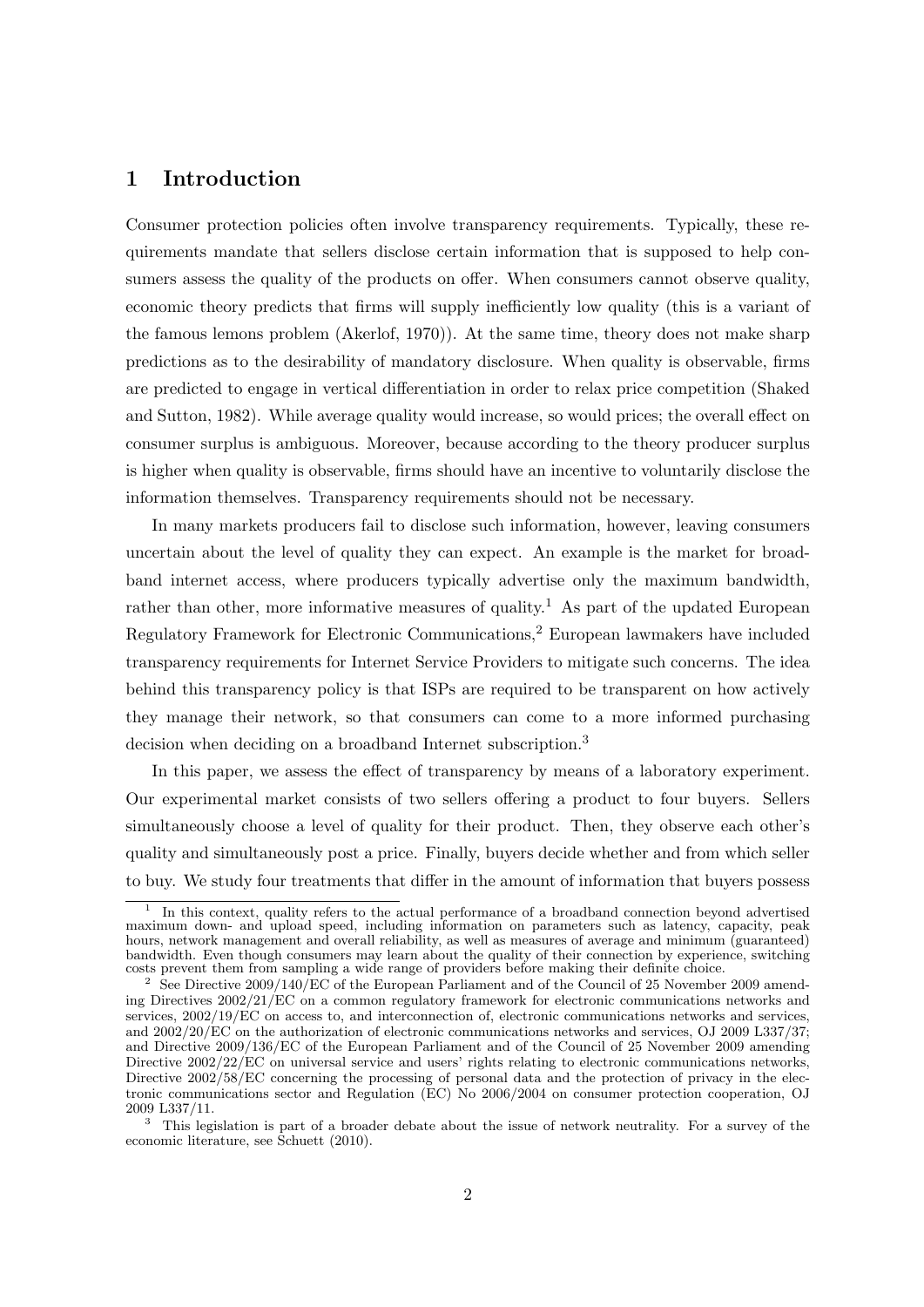about quality. In the first treatment, none of the buyers observe the quality on offer (we call this treatment "no info"). In the second treatment, all of the buyers perfectly observe quality ("full info"). In the third treatment, half of the buyers perfectly observes quality, while the other half does not ("subset"). In the fourth treatment, all of the buyers observe an imperfect signal about quality ("signal").

The evidence from our experiment suggests that transparency is a more effective tool to raise welfare and consumer surplus than theory would lead one to expect. This insight is based on three main findings. First, in the full-info treatment competition is fiercer than predicted. Producers fail to vertically differentiate their products; instead, both tend to offer the highest level of quality and compete vigorously on price. Second, while we do observe a lemons outcome in the no-info treatment, sellers manage to sustain prices substantially above marginal cost, allowing them to "rip off" buyers particularly in the early rounds of the experiment. Together, these two findings make transparency potentially more valuable to buyers and less valuable to sellers than the theory predicts. Third, we find that these effects of transparency survive when we make more realistic assumptions about how information disclosure translates into buyers' ability to evaluate quality. Not all buyers may have access to or understand the information disclosed. In our intermediate treatments, where buyers are less than perfectly informed, offered quality is significantly greater than under no information, and often close to the full-information level. There is some evidence that this result can be attributed to sellers signaling quality through prices. Our results imply that the case for transparency requirements may be stronger than previously thought. They may also explain why in many real-world markets, such as broadband, we do not observe voluntary disclosure.

The remainder of this paper is organized as follows. In Section [2](#page-2-0) we describe the experimental design and outline theoretical predictions and procedures. In Section [3,](#page-10-0) we present and discuss our results. Section [4](#page-16-0) concludes.

# <span id="page-2-0"></span>2 The experiment

#### <span id="page-2-1"></span>2.1 The environment

The environment we study is a finitely repeated version of the following three-stage game. There are two firms, indexed by  $j \in \{A, B\}$ , and n consumers, indexed by  $i \in \{1, ..., n\}$ . At stage 1, each firm j chooses the quality  $q_j$  of its product from the set  $Q = \{1, 2, \ldots, 10\}$ . At stage 2, firms observe each other's quality and post a price  $p_i$ . At stage 3, consumers observe prices as well as varying amounts of information about quality depending on the treatment and make a purchasing decision.

Consumer i has a taste for quality  $\theta_i$  drawn at the beginning of each period from a uniform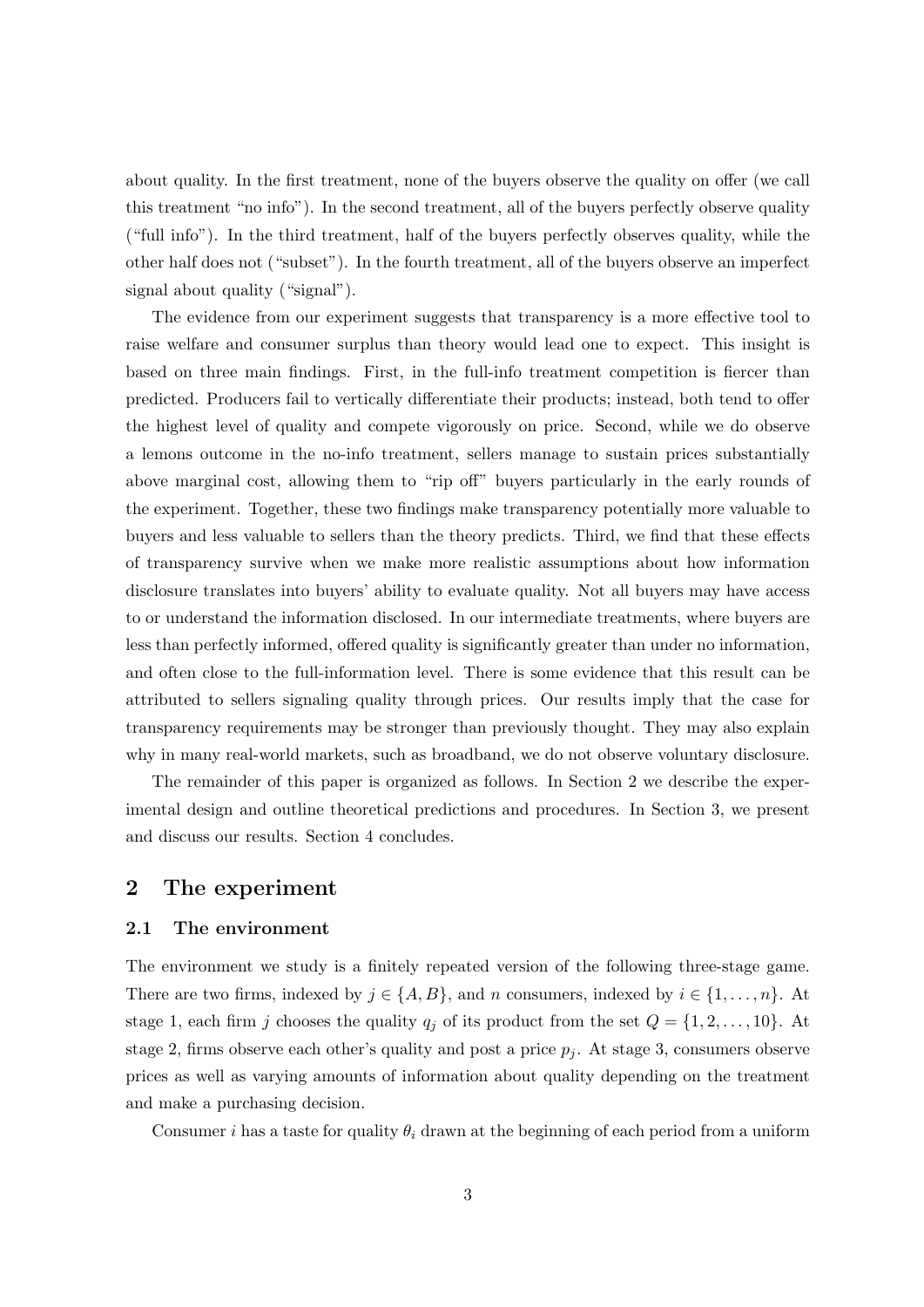distribution on the support  $[\theta, \overline{\theta}]$ . A consumer's taste for quality is her private information; firms merely know the distribution from which it is drawn. Consumers buy at most one unit and have utility

$$
u_i = \begin{cases} v + \theta_i q_j - p_j & \text{if } i \text{ buys from firm } j \\ 0 & \text{if } i \text{ doesn't buy} \end{cases}
$$

That is, utility includes a fixed component  $v$  that is independent of quality. Utility increases linearly with quality according to the consumer's marginal valuation for quality given by  $\theta_i$ , and decreases with price. Firm j's per-unit cost of providing quality  $q_j$  is  $cq_j$ . That is, high quality is more costly to provide than low quality, and the higher cost is a variable cost incurred for every unit that is sold. There is no fixed cost.

In the experiment, subjects repeat the above game for a total of 32 periods, including two trial periods which do not count towards their earnings. (In what follows, we will refer to the duration of the experiment as 30 periods.) Subjects are randomly assigned to be either a seller or a buyer. In each session, there are three groups of sellers and three groups of buyers. The groups remain the same for the entire experiment. At the beginning of every period, each pair of sellers is randomly matched to a group of buyers. None of the subjects know to which group they are matched.

There are four different treatments in which buyers have varying degrees of information on the quality of the product supplied by the sellers, and which are otherwise identical: *no* info, full info, subset, and signal. In the no info treatment, buyers only observe prices and have no information on the quality supplied. In the *full info* treatment, buyers perfectly observe the quality supplied by each seller. In the *subset* treatment, half the buyers perfectly observe quality while the other half do not. Whether a buyer is informed or uninformed is independent of her taste for quality  $\theta$ . In the *signal* treatment, all buyers observe an imperfect signal  $s_i$ about the quality of seller j's product,  $j = A, B$ . The signal satisfies  $s_j = q_j + \varepsilon_j$  where  $\varepsilon_j$  is drawn from a uniform discrete distribution on  $\{-r, \ldots, 0, \ldots, r\}$ , for some positive integer r, with truncation so as to avoid values of  $s_j$  outside the range of possible quality levels  $Q$ . The signals are the same for all buyers in a group and unobservable to the sellers.

The parameters we used for the experiment are  $c = 1, \underline{\theta} = 1, \overline{\theta} = 4, v = 20, n = 4$ , and  $r = 5$ . These parameter values imply that the efficient outcome is for all consumers to obtain the highest possible quality because the marginal cost of quality  $(c)$  is (weakly) lower than the marginal valuation for quality of the lowest type  $(\theta)$ . Note that prices affect efficiency only to the extent that they discourage some consumer from buying. As long as all consumers buy, prices have no effect on efficiency; they merely affect the distribution of surplus. The parameters  $\theta$  and  $\bar{\theta}$  were chosen so as to obtain integer values for the equilibrium prices in the full-information treatment. The parameter  $v$  was chosen so as to obtain a relatively even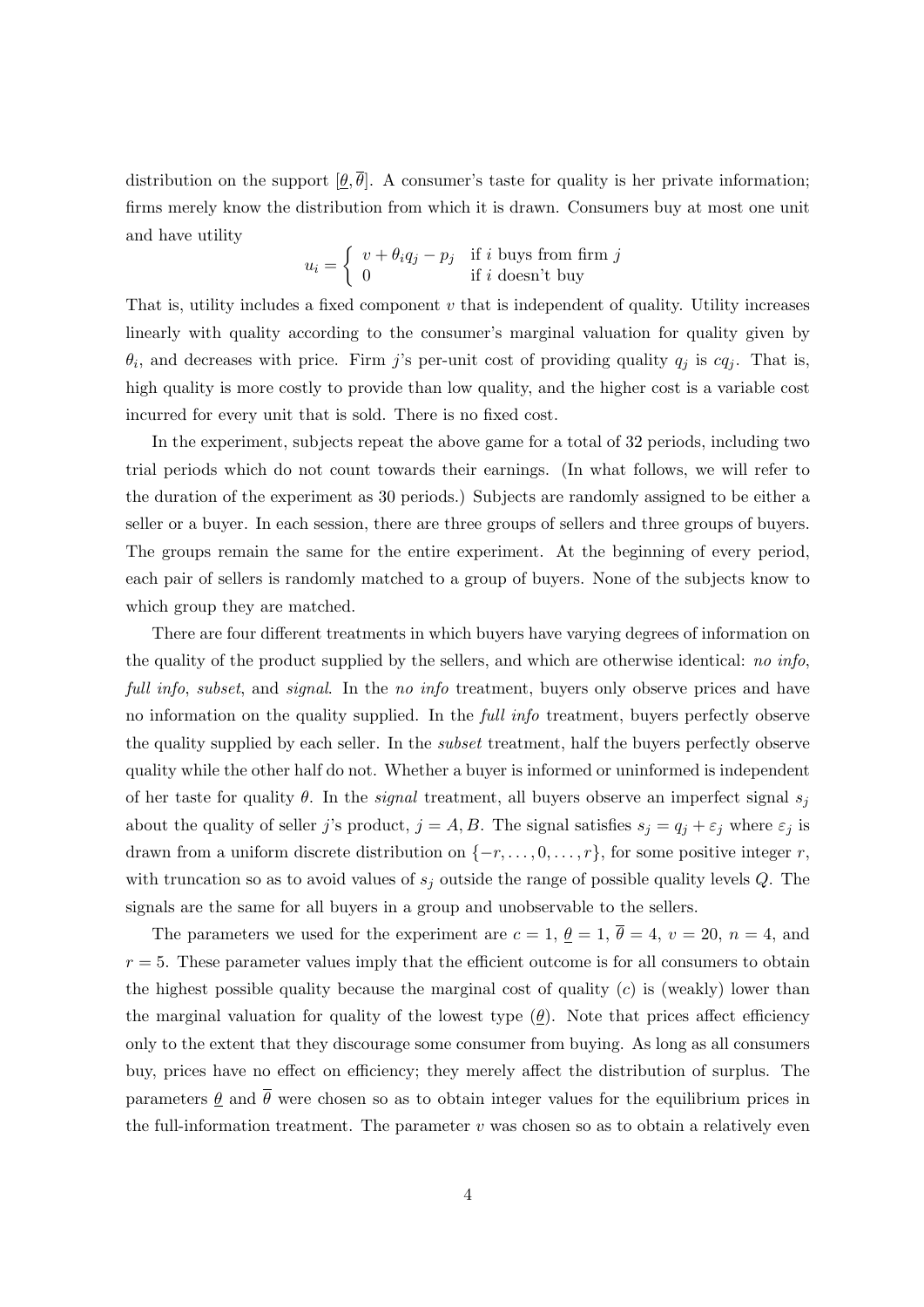distribution of surplus between buyers and sellers in the equilibrium of the full-information treatment; it also ensures that the market is covered.

We calibrated the range of the error term,  $r$ , in such a way that a consumer in the signal treatment who tries to determine which seller offers higher quality solely based on the signals he receives would make the same amount of mistakes as an average consumer in the subset treatment, given the distribution of qualities offered that we observe in the other three treatments.[4](#page-4-0) While a fully informed consumer perfectly observes the quality, uninformed and imperfectly informed consumers make mistakes. An uninformed consumer has a 50% chance of correctly identifying the higher-quality product. Thus, an average consumer in the subset treatment (made up of one half of informed and one half of uninformed consumers) has a 75% chance of correctly identifying the higher-quality product. We weight the mistakes this average consumer is bound to make by their magnitude to account for the fact that mistakenly choosing a product of quality  $q = 1$  instead of one of quality  $q = 10$  is worse than mistakenly choosing one of quality  $q = 5$  instead of one of quality  $q = 6$ . Based on the distribution of qualities offered, we can compute a measure of the total weighted mistakes of a hypothetical average consumer in the subset and signal treatments. We calibrate the range of the error term in such a way that the total weighted mistakes in both treatments are about the same. The idea of this calibration is to make both treatments roughly comparable in terms of the information held by an average consumer.

## <span id="page-4-1"></span>2.2 Theoretical predictions: equilibrium in the stage game

In this section, we analyze the one-shot version of the game which is repeated for 30 periods in the experiment, with each group of sellers having a probability of one third of being matched with each of the buyer groups in each period. Because players do not know with which group they are matched and the probability of being matched with a particular group is only one third, we do not expect the dynamic aspect to be of much relevance for the interaction between sellers and buyers. We do expect it to be relevant for the interaction between sellers, however, and will comment on the dynamic aspects where they are likely to be relevant.

#### 2.2.1 Full information

Qualitatively, the equilibrium is as in [Shaked and Sutton'](#page-21-1)s [\(1982\)](#page-21-1) model of vertical differentiation. We derive here the equilibrium for the specific formulation described above. In the full info treatment, all consumers observe the qualities of the products on offer. Suppose that the market is covered (as mentioned above, this will be the case in equilibrium for parameter values we have chosen). We solve the game backward from the price setting stage and assume

<span id="page-4-0"></span> $4$  The sessions for the *no info*, full info, and *subset* treatments were conducted first.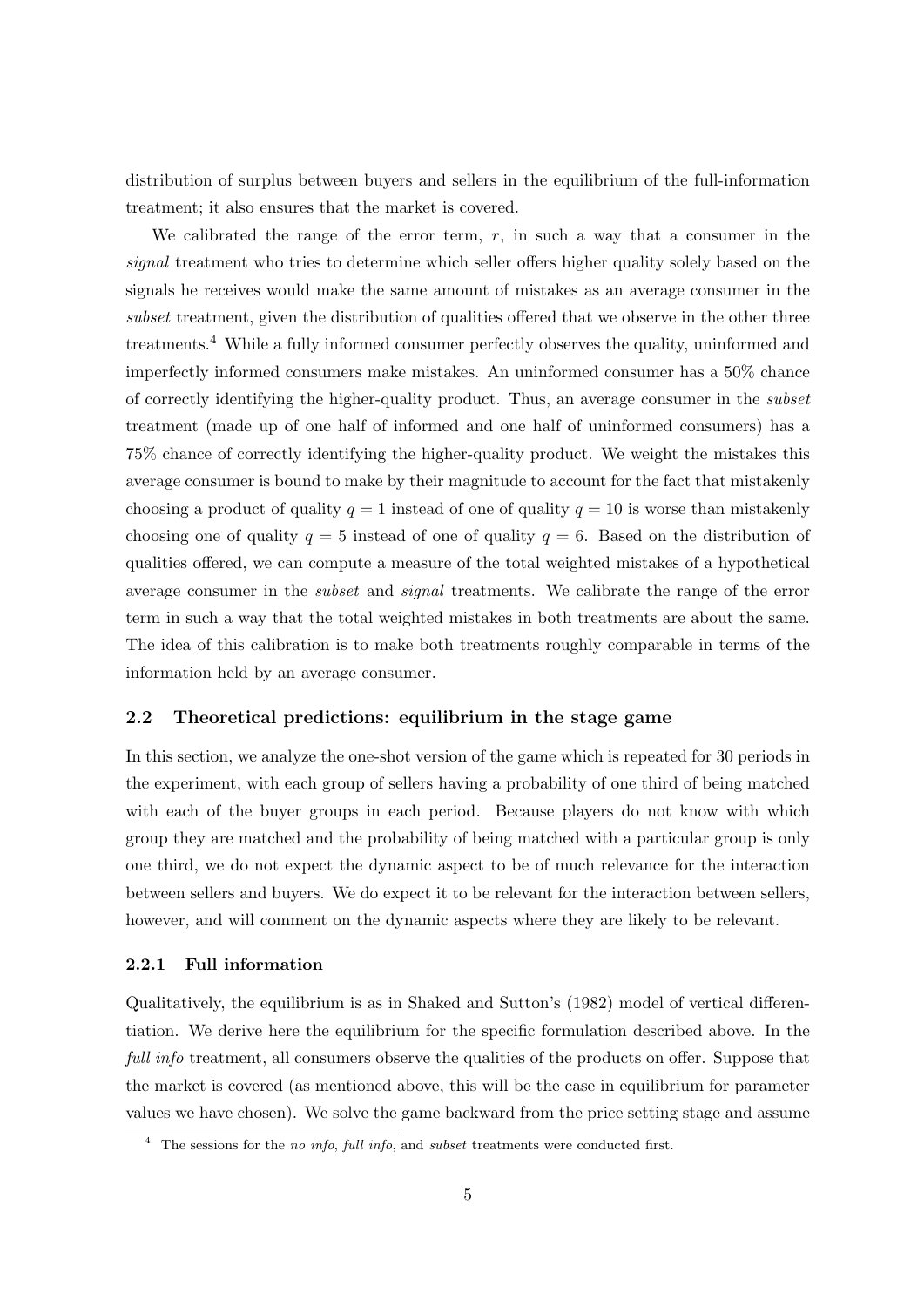without loss of generality that  $q_A > q_B$ .<sup>[5](#page-5-0)</sup> A consumer with taste for quality  $\theta$  obtains utility  $v + \theta q_A - p_A$  from buying firm A's product, and utility  $v + \theta q_B - p_B$  from buying firm B's product. The value of  $\theta$  at which a consumer is indifferent is  $\theta^*$ , defined by

$$
\theta^* q_A - p_A = \theta^* q_B - p_B \iff \theta^* = \frac{p_A - p_B}{q_A - q_B}.\tag{1}
$$

Suppose  $\theta \leq \theta^* \leq \overline{\theta}$ , and let  $\Delta \theta \equiv \overline{\theta} - \underline{\theta}$ . The probability that any consumer *i* prefers to buy from A is  $1 - (\theta^* - \underline{\theta})/\Delta\theta$ , while the probability that i prefers to buy from B is  $(\theta^* - \underline{\theta})/\Delta\theta$ . Since the  $\theta$ s are independently distributed, the expected demand for the firms is

$$
D_A(p_A, p_B, q_A, q_B) = \frac{n}{\Delta \theta} \left( \overline{\theta} - \frac{p_A - p_B}{q_A - q_B} \right), \tag{2}
$$

<span id="page-5-3"></span>
$$
D_B(p_B, p_A, q_B, q_A) = \frac{n}{\Delta\theta} \left( \frac{p_A - p_B}{q_A - q_B} - \underline{\theta} \right). \tag{3}
$$

From this we can derive the firms' best-response functions in the pricing game. Firm  $j$ 's problem is

$$
\max_{p_j}(p_j-cq_j)D_j(p_j,p_{-j},q_j,q_{-j}),
$$

from which we obtain the best responses

$$
p_A = \frac{p_B + cq_A + \overline{\theta}(q_A - q_B)}{2}, \tag{4}
$$

<span id="page-5-1"></span>
$$
p_B = \frac{p_A + c q_B - \underline{\theta}(q_A - q_B)}{2}.
$$
\n
$$
(5)
$$

Solving for the Nash equilibrium prices, we find

$$
p_A^* = \frac{q_A(2\overline{\theta} - \underline{\theta} + 2c) - q_B(2\overline{\theta} - \underline{\theta} - c)}{3},\tag{6}
$$

<span id="page-5-2"></span>
$$
p_B^* = \frac{q_A(\bar{\theta} - 2\underline{\theta} + c) - q_B(\bar{\theta} - 2\underline{\theta} - 2c)}{3}.
$$
 (7)

For the specific parameter values we use in the experiment, we have  $p_A^* = 3q_A - 2q_B$  and  $p_B^* = q_A.$ 

Plugging the equilibrium prices into the profit function, and simplifying, we obtain

$$
\pi_A(q_A, q_B) = \frac{n}{\Delta \theta}(q_A - q_B) \left(\frac{2\overline{\theta} - \theta - c}{3}\right)^2, \tag{8}
$$

$$
\pi_B(q_B, q_A) = \frac{n}{\Delta \theta}(q_A - q_B) \left(\frac{\theta - 2\underline{\theta} + c}{3}\right)^2.
$$
\n(9)

As can be seen from these expressions, the high-quality firm's profit is increasing in its own quality whatever its rival's quality, and the low-quality firm's profit is decreasing in its own

<span id="page-5-0"></span><sup>&</sup>lt;sup>5</sup> When  $q_A = q_B$ , all consumers buy from the firm with the lower price. In case prices are the same, assume that consumers randomize.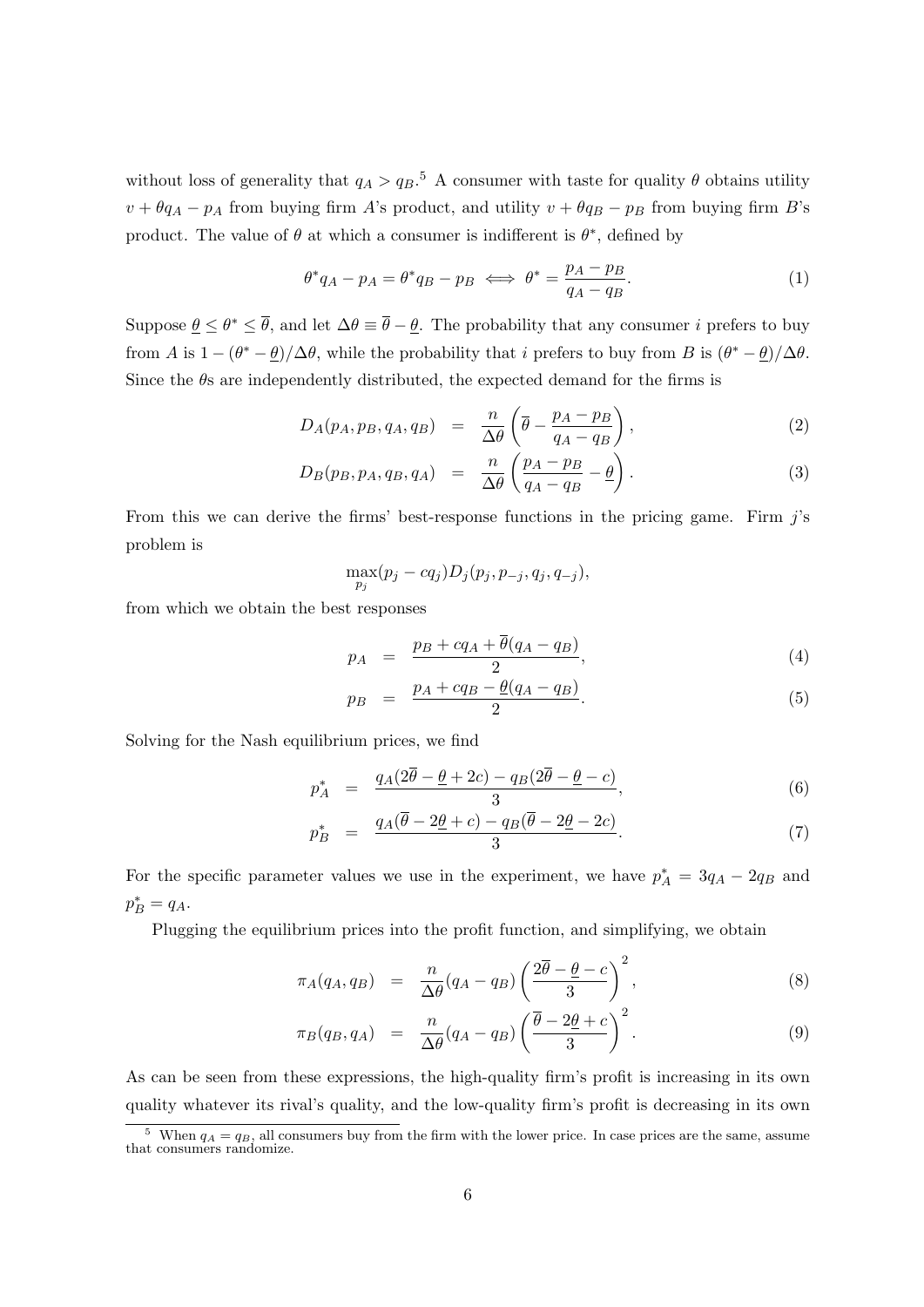quality whatever its rival's quality. It follows that the game has two subgame perfect purestrategy Nash equilibria (PSNE): one where firm  $\tilde{A}$  offers the highest possible quality while firm B offers the lowest, and another where firm B offers the highest and firm A the lowest. For our specific parameter values, the equilibria are  $(q_A = 10, q_B = 1, p_A = 28, p_B = 10)$ , and  $(q_A = 1, q_B = 10, p_A = 10, p_B = 28)$ . There is also a mixed-strategy Nash equilibrium (MSNE) in which both firms randomize between the highest and lowest quality. In this equilibrium, each firm chooses  $q_j = 1$  with probability  $1/5$  and  $q_j = 10$  with probability  $4/5$ .

A buyer's expected surplus is given by

$$
E(u_i) = v + \Pr(\theta \le \theta^*) \left[ q_B E(\theta | \theta \le \theta^*) - p_B \right] + \Pr(\theta > \theta^*) \left[ q_A E(\theta | \theta > \theta^*) - p_A \right]
$$
  
= 
$$
v + \frac{\theta^* - \theta}{\Delta \theta} \left[ q_B \frac{\theta^* + \theta}{2} - p_B \right] + \frac{\overline{\theta} - \theta^*}{\Delta \theta} \left[ q_A \frac{\theta^* + \overline{\theta}}{2} - p_A \right].
$$

#### 2.2.2 No information

The equilibrium concept we employ for the case where consumers cannot observe quality is perfect Bayesian equilibrium (PBE). That is, all players' strategies must be optimal given beliefs, and beliefs must be derived from equilibrium strategies using Bayes' rule whenever possible. Consider the following profile of strategies and beliefs. Both firms choose the lowest quality  $(q_A = q_B = 1)$  and price at marginal cost  $(p_A = p_B = c \cdot 1)$ . Consumers believe the quality of the products on offer is the lowest possible (1). Consumers' out-ofequilibrium believes are that any firm choosing a different price also has the lowest quality. Given these beliefs, no firm has an incentive to unilaterally deviate, and beliefs are derived from equilibrium strategies. This clearly is a PBE of the game.

We cannot entirely exclude that there might be other equilibria in which prices signal quality. Even though there cannot be an equilibrium in which consumers' beliefs about  $q_j$ depend only on  $p_j$  (not  $p_{-j}$ ) (why would a firm ever choose a high quality then?), it is possible that there is an equilibrium in which beliefs about qualities depend on the pair of prices  $(p_A, p_B)$ . Because firms observe their competitor's quality, they can condition their own price on the qualities chosen at the first stage. Therefore, prices may jointly convey information about qualities. For the case of two levels of quality, [Fluet and Garella](#page-21-3) [\(2002\)](#page-21-3) show that there exist separating equilibria when the quality differential is sufficiently large. In Appendix [A.1](#page-17-0) we show that their result extends to our particular setup.

The theoretical literature has not addressed the question of whether there can be a signaling equilibrium when firms choose from a set of more than two possible levels of quality, and such an analysis is beyond the scope of this paper. Intuitively, however, it seems that adding more levels of quality makes it difficult to sustain a separating equilibrium. The result from the two-quality case suggests that quality levels need to be sufficiently far apart. With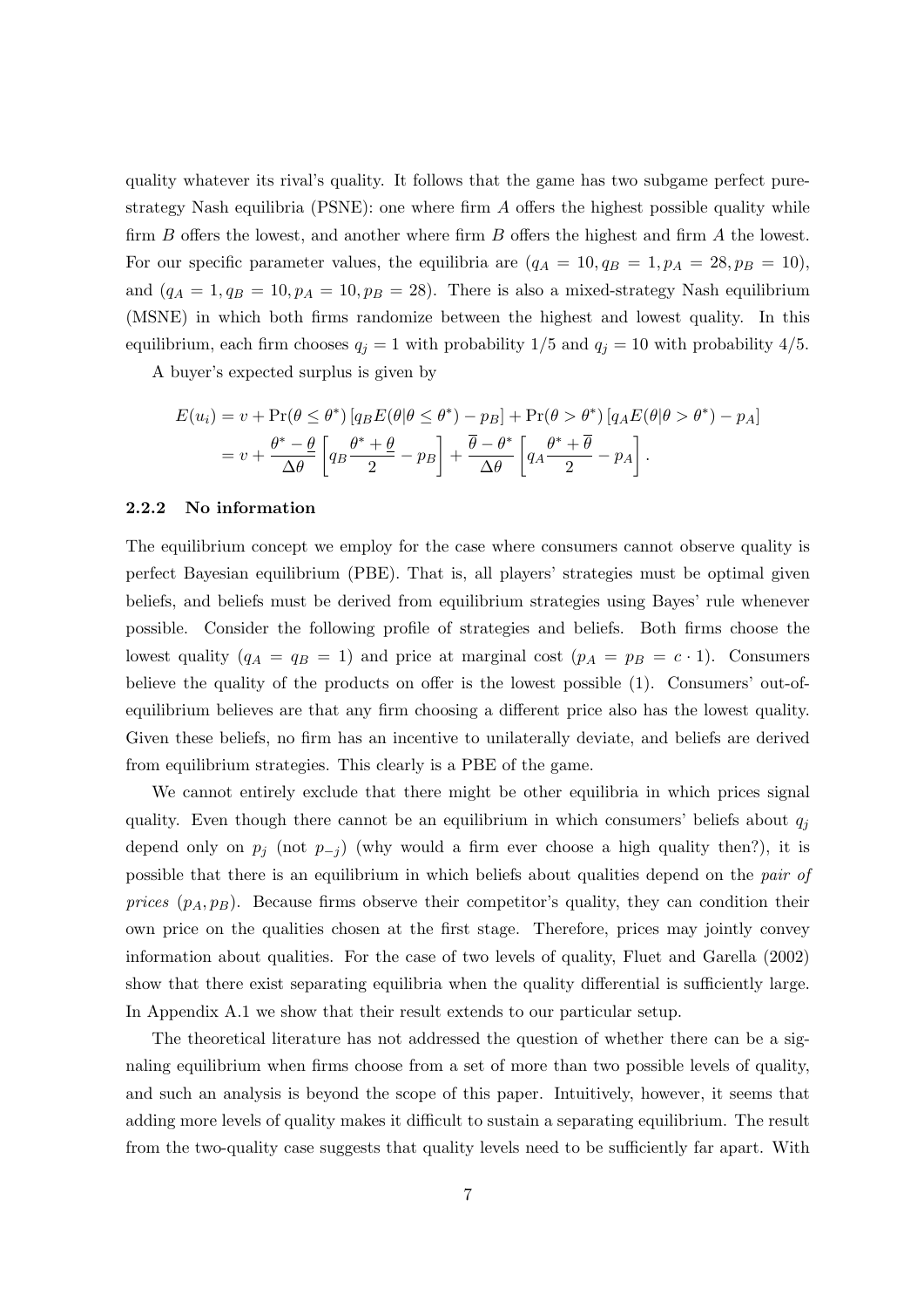|                             | no info      |             | full info   |
|-----------------------------|--------------|-------------|-------------|
|                             |              | <b>PSNE</b> | <b>MSNE</b> |
| Quality (supplied)          | 1            | 5.5         | 8.2         |
| $ \Delta$ Quality           |              | 9           | 2.88        |
| Price (posted)              | 1            | 19          | 12.5        |
| $ \Delta \text{Price} $     | $\mathbf{0}$ | 18          | 5.76        |
| Markup                      |              | 13.5        | 4.32        |
| Sellers' Surplus            |              | 60          | 19.2        |
| Buyers' Surplus             | 86           | 74          | 116.8       |
| <b>Total Surplus</b>        | 86           | 134         | 136         |
| $%$ Efficiency <sup>a</sup> | 61.4         | 95.7        | 97.1        |

<span id="page-7-1"></span><sup>a</sup>  $%$  Efficiency = Total Surplus/140

Table 1: Equilibrium averages predicted by theory

our specification, a quality differential of 5 is needed for separation (see Appendix [A.1\)](#page-17-0), but actual quality levels in our experiment are only one unit apart.<sup>[6](#page-7-0)</sup> Therefore, it is unlikely that separation would remain an equilibrium when there are more than two levels of quality.

If we accept the premise that the stage game has a unique equilibrium, then the only equilibrium in the finitely repeated version is to play the unique equilibrium of the stage game in every period. Thus, theory predicts that tacit collusion between sellers to set a price above marginal cost is not an equilibrium.

Table [1](#page-7-1) shows the theoretically predicted averages for certain key variables in the full info and no info treatments. For example, the pure-strategy equilibrium in the full info treatment is associated with an average quality of 5.5 (=  $(10 + 1)/2$ ) and an average price of 19. It is characterized by an expected absolute quality difference of 9, owing to sellers' strategy of maximum quality differentiation. The mixed-strategy equilibrium features higher quality, lower price, and lower differentiation on average as sellers often wind up with equal quality products. The theoretically predicted values for buyers' surplus illustrate the fact that the theory does not make sharp predictions as to the desirability of transparency from the point of view of consumer protection: consumers are better off in the no info treatment than in the pure-strategy equilibrium of the full info treatment. The values for sellers' surplus show that sellers are unambiguously better off under full info.

<span id="page-7-0"></span> $6$  One may wonder whether there is an incentive for firms to differentiate themselves, and thus choose only qualities that are sufficiently far apart in equilibrium. Suppose firms play only  $q_A = 1$  and  $q_B = 10$ . Then, firm B has an incentive to deviate and choose a lower quality while keeping the same price. Firm A must punish this kind of behavior for maximal differentiation to be an equilibrium. But Firm A has no incentive to do so since its own payoff is unaffected by this deviation.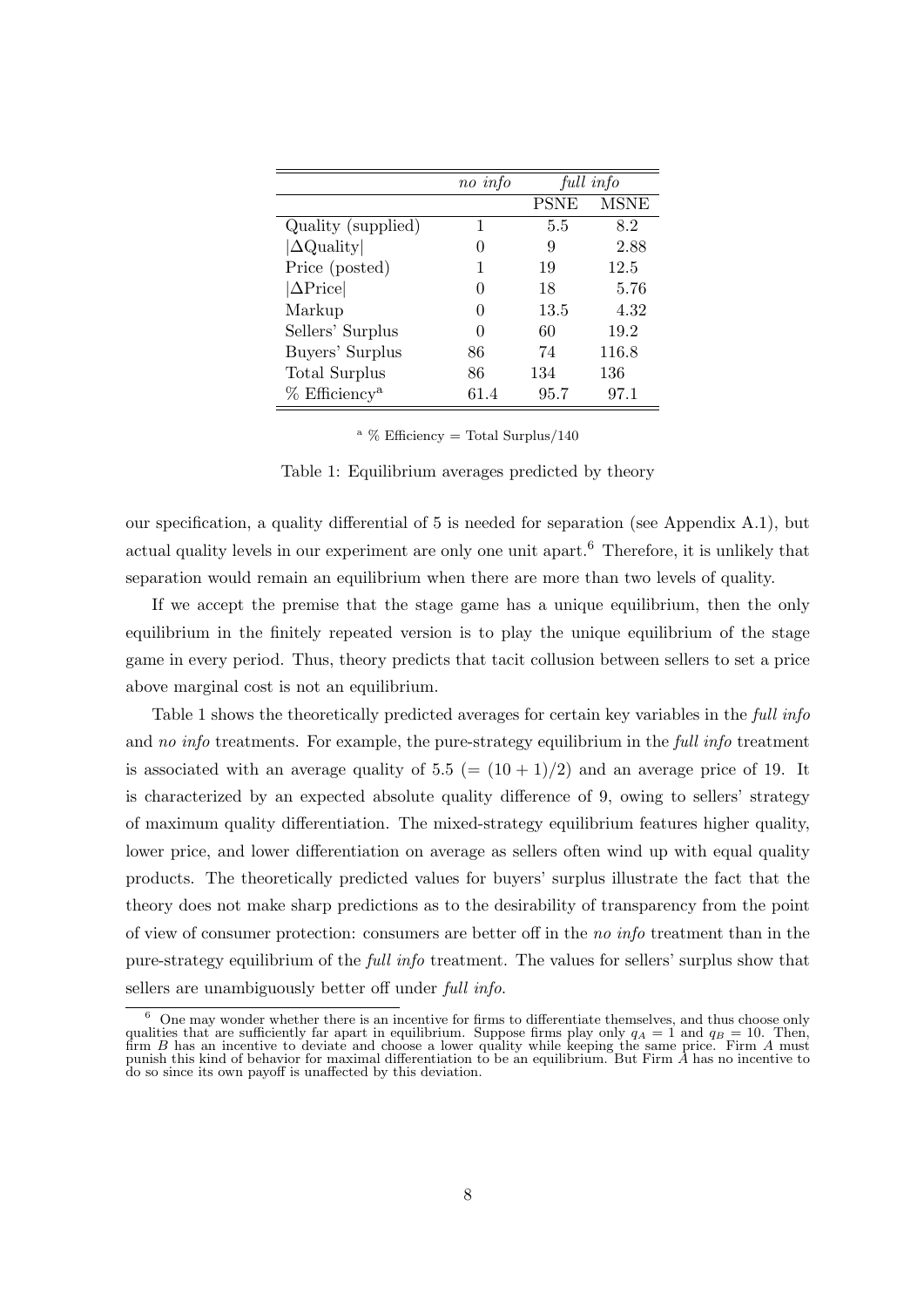## 2.2.3 Subset of informed consumers

Once again, the literature has so far not analyzed the case of multiple quality levels. For the case of two quality levels, [Yehezkel](#page-21-4) [\(2008\)](#page-21-4) derives conditions under which separation can occur. He shows for a given quality differential that a separating equilibrium is sustainable when the number of informed consumers is sufficiently large. In Appendix [A.2,](#page-19-0) we extend his result to the setup of our experiment by showing that the quality differential required to sustain a separating equilibrium decreases with the number of informed consumers. The intuition is that the presence of more informed consumers makes charging a high price less attractive for a low-quality firm than for a high-quality firm: at equal prices, informed consumers will not buy from the low-quality firm regardless of their taste for quality (that is, even though they might prefer the low-quality product at a lower price). Moreover, the low-quality firm's cost of mimicking the high-quality firm increases with the latter's price, because as the price increases, more and more uninformed consumers will refrain from buying. The Appendix shows that for our particular parameter values, a quality differential of 1 is sufficient to sustain a separating equilibrium. It also shows that the prices needed to sustain a separating equilibrium are greater than the prices under full info.

While this is of course no proof that separation would be sustainable when firms can choose between more than two quality levels, it is strongly suggestive of the fact that the presence of informed consumers makes the existence of a separating equilibrium, in which prices signal qualities, more likely. The informed consumers exert a positive informational externality on uninformed consumers: by creating a cost of mimicking high-quality firms, informed consumers discipline low-quality firms, thereby helping make prices informative about qualities. This benefits the uninformed consumers who can infer quality from prices.

#### 2.2.4 Imperfect signal

To the best of our knowledge, there are no theoretical papers dealing with the case of imperfect information about quality. Intuitively, however, we would expect a similar argument as in the subset treatment to apply. That is, an imperfect but informative signal about quality should make it costly for low-quality firms to choose a high price, because consumers are likely to correctly identify which of the two products on offer is of higher quality. Moreover, we have calibrated the imperfect information treatment in such a way that an average consumer is about as informed as in the subset treatment, in the sense defined in Section [2.1](#page-2-1) above. Therefore, we would expect that a signaling equilibrium could also occur in the imperfect information treatment, and that the theoretical predictions for both treatments would be similar.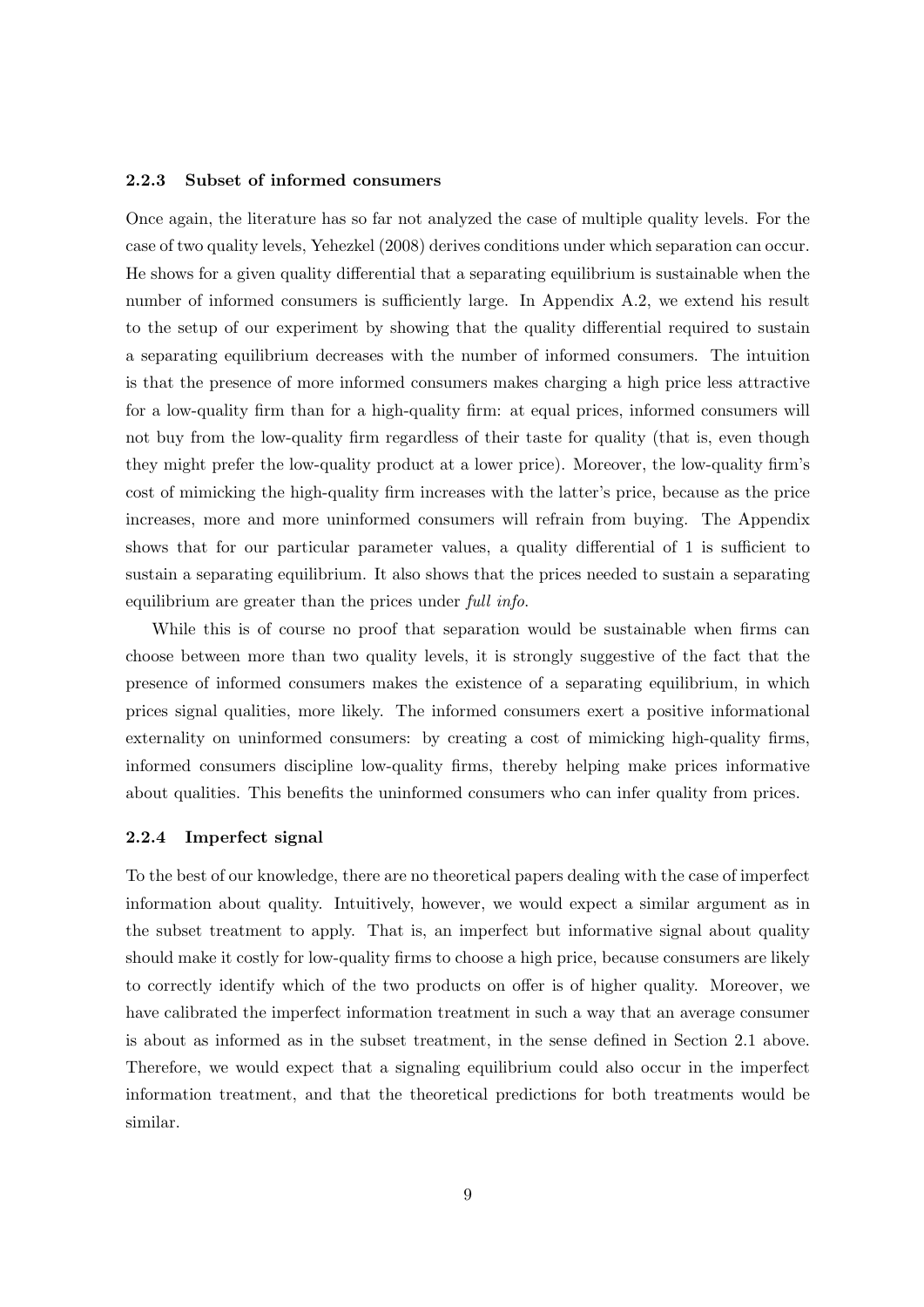## 2.3 Procedures

The experiment was conducted in the CentERlab of Tilburg University in the Netherlands. We organized 16 computerized sessions in between March 24, 2010 and May 26, 2010.[7](#page-9-0) Each session, including briefing and debriefing, lasted for approximately 75 minutes. Subjects were recruited through e-mail lists of students interested in participating in experiments. 210 subjects in total participated in the experiment, of which 47% were female. The average age of subjects was 22.85 years, and people of 22 different nationalities participated. 92% of the subjects were students in the Faculty of Economics and Business Administration of Tilburg University, and 90% had participated in other economic experiments before. While payment was based on performance, the average earnings for subjects were around EUR 12.

Subjects took the role of either sellers or imperfectly informed buyers. The fully informed buyers were automated, i.e., their role was played by the computer. Fully informed buyers are present in the full info and subset treatments. We chose this procedure because informed buyers have a rather mechanical task, which is to calculate which of two possible quality-price pairs maximizes their payoff, given their induced taste for quality. We discuss the implications of having automated buyers in Section [3.3.](#page-16-1) As a consequence of this procedure, the number of subjects per session differed depending on the treatment. There were six subjects per session in the *full info* treatment (of which we ran four sessions in total), twelve in the *subset* treatment (five sessions), and 18 in the no info (three sessions) and signal (four sessions) treatments.

It was explained to subjects that their earnings would depend on their own choices as well as those of the other participants in the session. Subjects were informed that the exchange rate for converting their payoff from experimental currency units to EUR was 50 to 1, and that their earnings would be paid out anonymously and in private. They were told that they would be randomly assigned to be either a buyer or a seller, that sellers would be in groups of two and buyers in groups of four, and that these groups would remain the same throughout the entire experiment, with random rematching of groups occurring every period. They were instructed that as a seller they would have to choose the price and the "grade" of a product. Following [Holt and Sherman](#page-21-5) [\(1990\)](#page-21-5), we chose the more neutral labeling of quality as grade to avoid the possible distortion of results that might result from the positive connotations of the word quality. It was explained to the subjects that for sellers, a high grade is more costly to provide than a low grade, while for buyers, a high grade is more valuable than a low grade. They were instructed that as a buyer they would have to choose from which of the two sellers offering products to their group to buy, and that they could also refrain from buying.

<span id="page-9-0"></span><sup>7</sup> The experiment was programmed and run using the software z-Tree [\(Fischbacher,](#page-21-6) [2007\)](#page-21-6).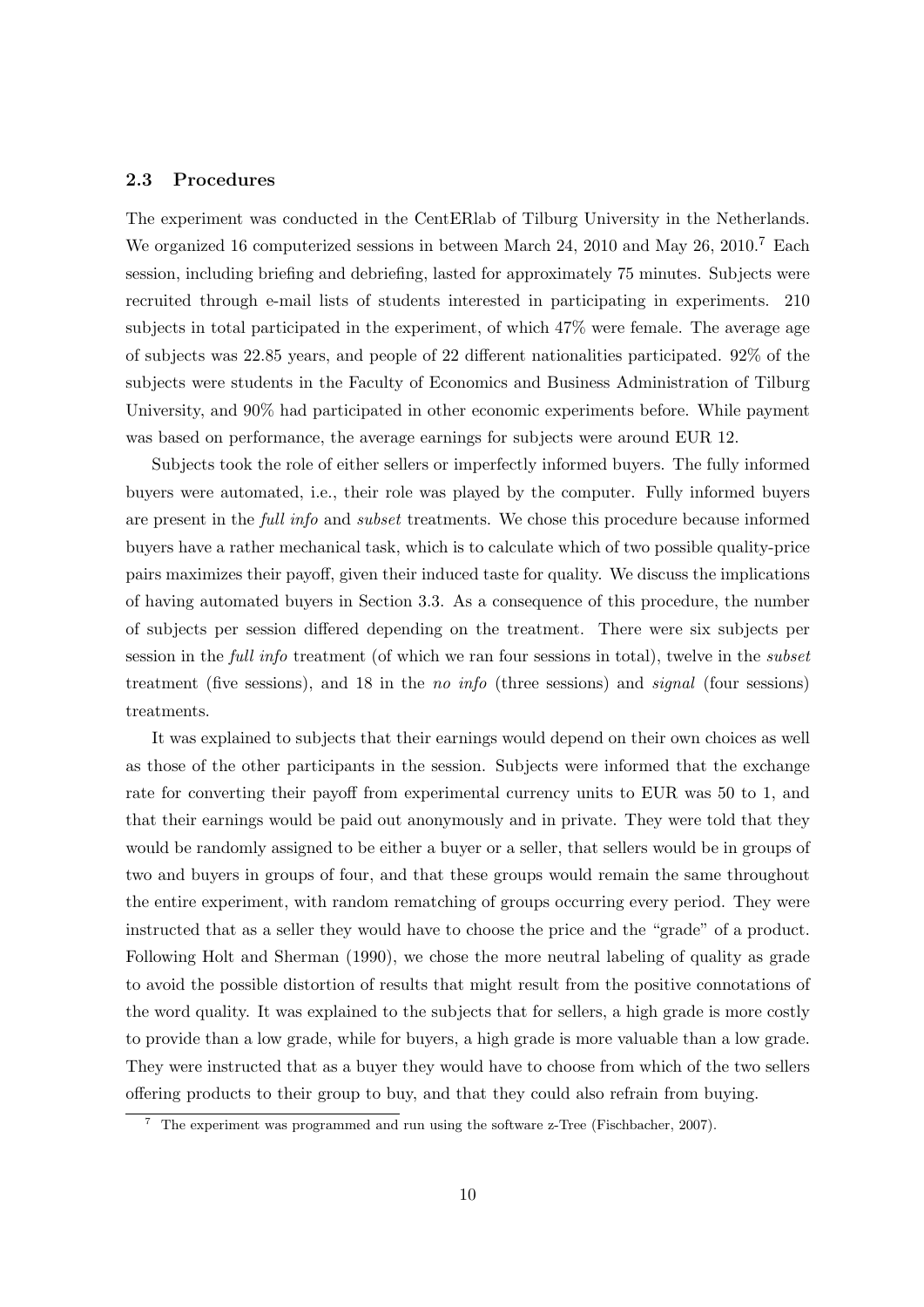

<span id="page-10-1"></span>Figure 1: Average quality supplied by treatment and period

The instructions explained in detail how the payoff of each participant would be determined: for sellers, as a function of the price and the number of units sold, minus the cost which depends on the grade chosen; for buyers, as a function of the grade obtained and the price paid, and depending on their individual valuation parameter  $\theta$ . The cost parameter c was revealed only to the sellers, once the computerized part of the experiment started. Keeping cost information private is standard procedure and is known to improve convergence to competitive equilibrium [\(Smith,](#page-21-7) [1994\)](#page-21-7). The instructions are available from the authors upon request.

## <span id="page-10-0"></span>3 Results

## 3.1 Description of the data

In this subsection, we describe the basic patterns in the data for each treatment and contrast them with the theoretical predictions. Figure [1](#page-10-1) shows the observed averages of quality supplied by treatment and period. All four treatments start out at relatively similar levels of quality. Subsequently, quality supplied trends downward under no info and upward in the other three treatments. Quality is highest in the full info treatment, followed by the subset and signal treatments. Figure [2](#page-11-0) shows the observed averages of prices posted by treatment and period. Prices in the *full info* treatment are relatively low and stable over time, while prices in the other three treatments are initially somewhat higher and then trend downward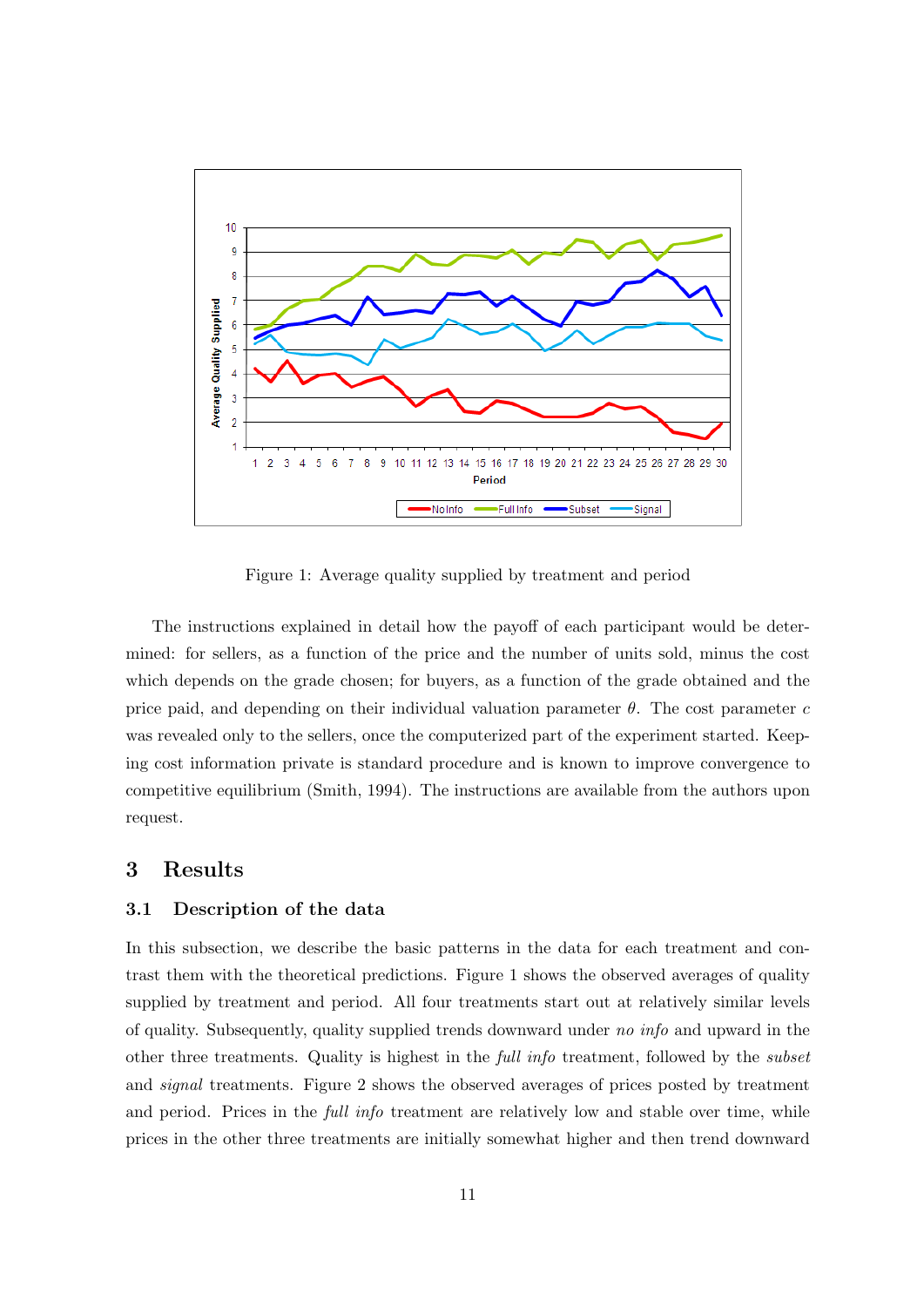

<span id="page-11-0"></span>Figure 2: Average price posted by treatment and period

toward the full info level.

Tables [2](#page-12-0) and [3](#page-12-1) confirm these observations. The tables show the observed averages over the entire 30 periods and the final 15 periods, respectively, for the same variables of interest as those for which Table [1](#page-7-1) gives theoretical benchmarks, . In the full info treatment, average quality exceeds the theoretical benchmarks for both PSNE and MSNE. This is especially visible in the final 15 periods, where average quality is 9.14. The observation that the average quality difference for the final 15 periods is .99 reflects the fact that both sellers choose similar, high levels of quality. They do not vertically differentiate their products as theory would predict.

In the *no info* treatment, average quality is low, albeit slightly above the theoretically predicted level. This provides evidence that the predicted lemons outcome does indeed tend to materialize. Prices, however, are nowhere near the prediction of marginal-cost pricing, and even exceed the *full info* levels. Apparently, buyers do not anticipate the lack of quality in early periods, allowing sellers to get away with high prices. The fact that a downward pressure on prices seems to emerge toward the later periods suggests that buyers do eventually learn to expect low quality from both sellers, however.

The subset and signal treatments show the highest price levels and also the highest level of quality differentiation. Average quality in these treatments is between the no info and full info levels. As argued in Section [2.2](#page-4-1) above, high prices are consistent with a signaling interpretation: sellers may try to signal high quality through high prices.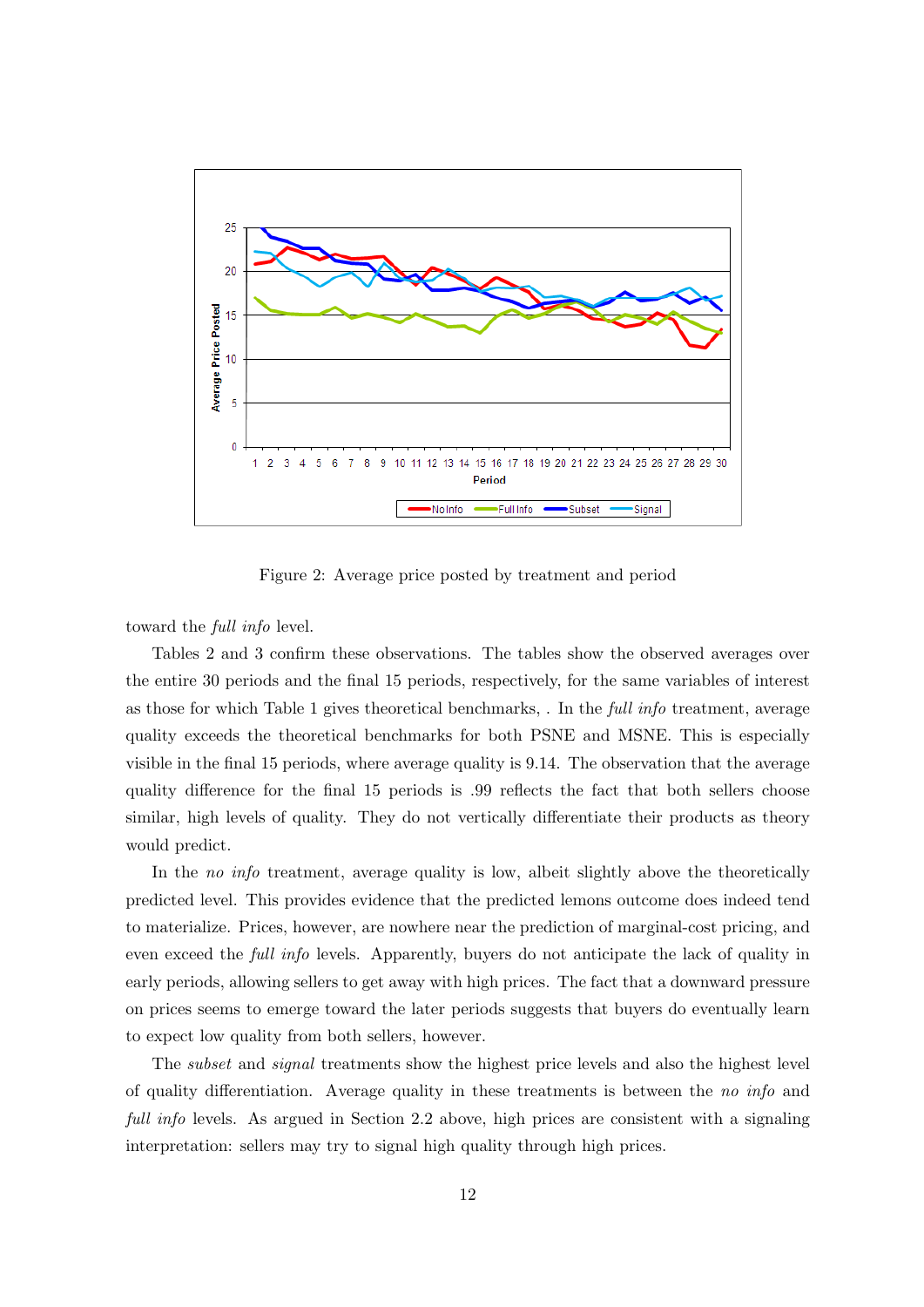|                             | no info | signal | subset | full info |
|-----------------------------|---------|--------|--------|-----------|
| Quality (offered)           | 2.87    | 5.44   | 6.78   | 8.46      |
| $ \Delta$ Quality           | 1.80    | 2.33   | 2.44   | 1.14      |
| Price (posted)              | 17.86   | 18.47  | 18.66  | 14.85     |
| $ \Delta \text{Price} $     | 3.48    | 3.73   | 3.82   | 3.43      |
| Markup                      | 14.99   | 13.03  | 11.87  | 6.40      |
| Sellers' Surplus            | 50.47   | 45.53  | 41.33  | 22.00     |
| Buyers' Surplus             | 37.15   | 64.16  | 80.22  | 112.17    |
| <b>Total Surplus</b>        | 87.61   | 109.68 | 121.55 | 134.17    |
| $%$ Efficiency <sup>a</sup> | 61.69   | 78.98  | 85.93  | 94.95     |

<span id="page-12-0"></span><sup>a</sup> % Efficiency = Total Surplus/(40 + 10  $\sum_{i=1}^{4} \theta_i$ )

|                             | no info | signal | subset | full info |
|-----------------------------|---------|--------|--------|-----------|
| Quality (offered)           | 2.26    | 5.67   | 7.10   | 9.14      |
| $ \Delta$ Quality           | 1.15    | 2.46   | 2.54   | .99       |
| Price (posted)              | 15.05   | 17.26  | 16.60  | 14.86     |
| $ \Delta \text{Price} $     | 2.90    | 3.48   | 3.32   | 3.54      |
| Markup                      | 12.80   | 11.59  | 9.51   | 5.72      |
| Sellers' Surplus            | 42.66   | 42.76  | 35.20  | 18.44     |
| Buyers' Surplus             | 43.79   | 71.80  | 92.13  | 121.06    |
| <b>Total Surplus</b>        | 86.44   | 114.56 | 127.34 | 139.50    |
| $%$ Efficiency <sup>a</sup> | 60.60   | 82.59  | 89.38  | 97.82     |

Table 2: Observed treatment averages over all 30 periods

<span id="page-12-1"></span><sup>a</sup> % Efficiency = Total Surplus/(40 + 10  $\sum_{i=1}^{4} \theta_i$ )

Table 3: Observed treatment averages over the final 15 periods

## 3.2 Comparison across treatments

## 3.2.1 Nonparametric tests

To test for differences in quality across the treatments that seem to be apparent in Figure [1](#page-10-1) and Tables [2](#page-12-0) and [3,](#page-12-1) we performed conservative nonparametric rank-sum tests that treat each experimental session as one data point. Tables [4](#page-13-0) and [5](#page-13-1) show the (one-tailed) p-values from Mann-Whitney rank-sum tests under the null hypothesis of no difference between any two treatments, based on the data from all 30 periods and from the final 15 periods, respectively.

Because there are only three to five data points in each treatment, the tests have modest statistical power to detect differences across treatments. Yet, even with this conservative test, we can reject equality of the level of quality supplied in the no info versus the *subset* and full info treatments at the 5% level, and versus the *signal* treatment at the 10% level over all 30 periods and at the 5% level over the final 15 periods. Moreover, we can reject equality of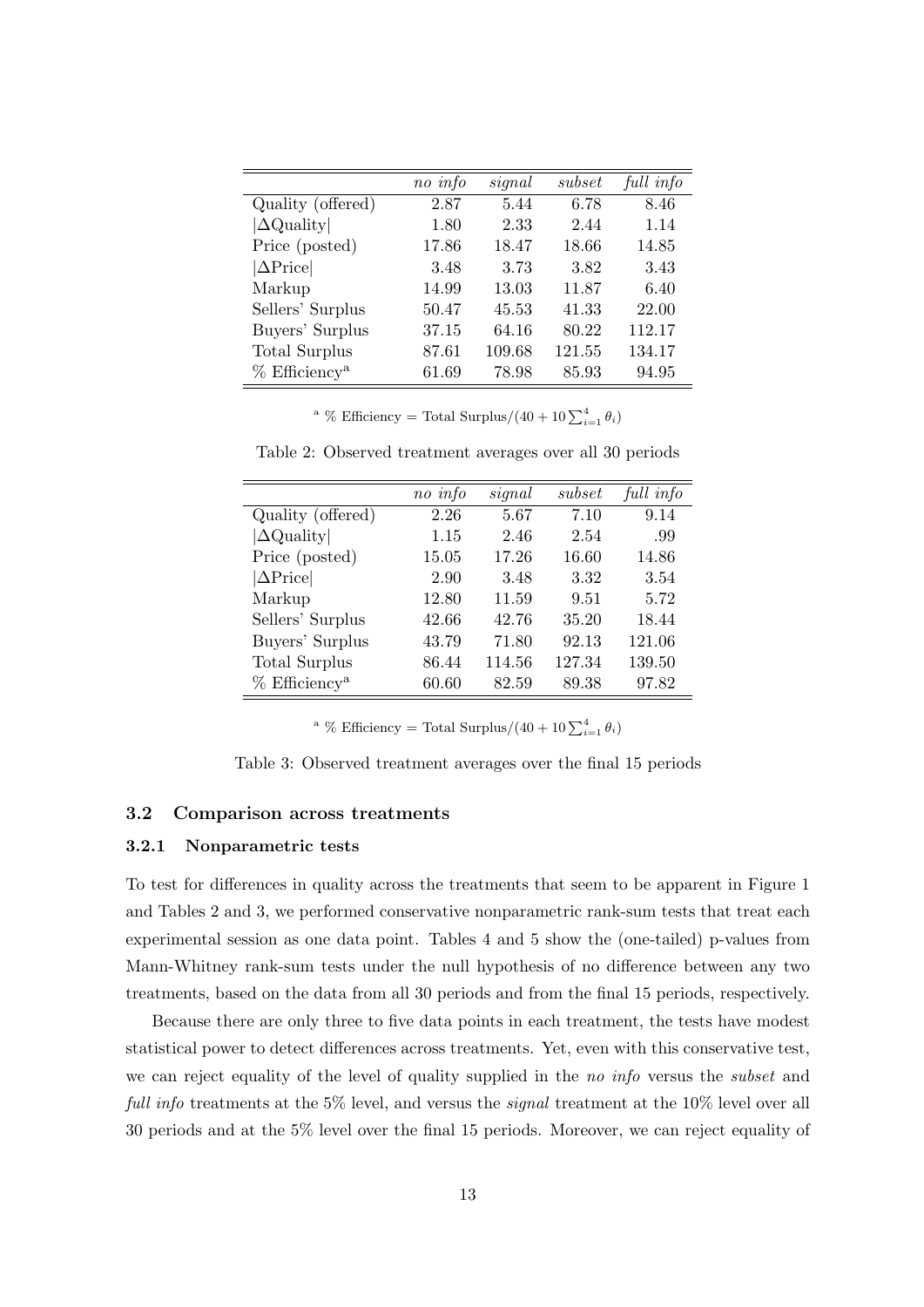the *signal* and *subset* treatments versus the *full info* treatment at the  $5\%$  level.<sup>[8](#page-13-2)</sup> Thus, more information appears to consistently improve the level of quality supplied statistically.

Not reported here are the results of comparisons for price posted. None of the differences in price turn out to be statistically significant.

|         | signal | subset | full info |
|---------|--------|--------|-----------|
| no info | 0.057  | 0.018  | 0.029     |
| signal  |        | 0.095  | 0.014     |
| subset  |        |        | 0.008     |

<span id="page-13-0"></span>Table 4: p-values for one-sided rank sum tests of differences in quality supplied (all 30 periods)

|         | signal | subset | full info |
|---------|--------|--------|-----------|
| no info | 0.029  | 0.018  | 0.029     |
| signal  |        | 0.056  | 0.014     |
| subset  |        |        | 0.008     |

<span id="page-13-1"></span>Table 5: p-values for one-sided rank sum tests of differences in quality supplied (final 15 periods)

#### 3.2.2 Parametric tests

We also ran parametric tests, which have the advantage of using more of the information contained in the data and therefore have greater power to detect differences. The statistical model used for the parametric analysis is a random effects model with a clustered error structure at the session level. The functional form is

$$
y_{gst} = \alpha + X_s' \beta + u_s + \varepsilon_{gst} \tag{10}
$$

where

 $X'_s\beta = \beta_1 \text{Signal}_s + \beta_2 \text{Subset}_s + \beta_3 \text{FullInfo}_s.$ 

The indices  $g$ ,  $s$ , and  $t$  designate group (i.e. the particular match of a seller with a buyer group), session and period, respectively. Note thus that we have three observations of the independent variable  $y_{qst}$  per period as there are three matchings of seller and buyer groups in each period. Signal<sub>s</sub>, Subset<sub>s</sub>, and FullInfo<sub>s</sub> are zero-one dummies attaining a value of one in the sessions of the signal, subset and full info treatment respectively and a value of zero otherwise. Note that in the *no info* treatment these dummies are jointly zero. The term  $u<sub>s</sub>$  represents a random intercept which is assumed to be randomly drawn from a normal

<span id="page-13-2"></span><sup>8</sup> Some of the significance levels may seem counterintuitive. This stems from the different number of sessions for each treatment.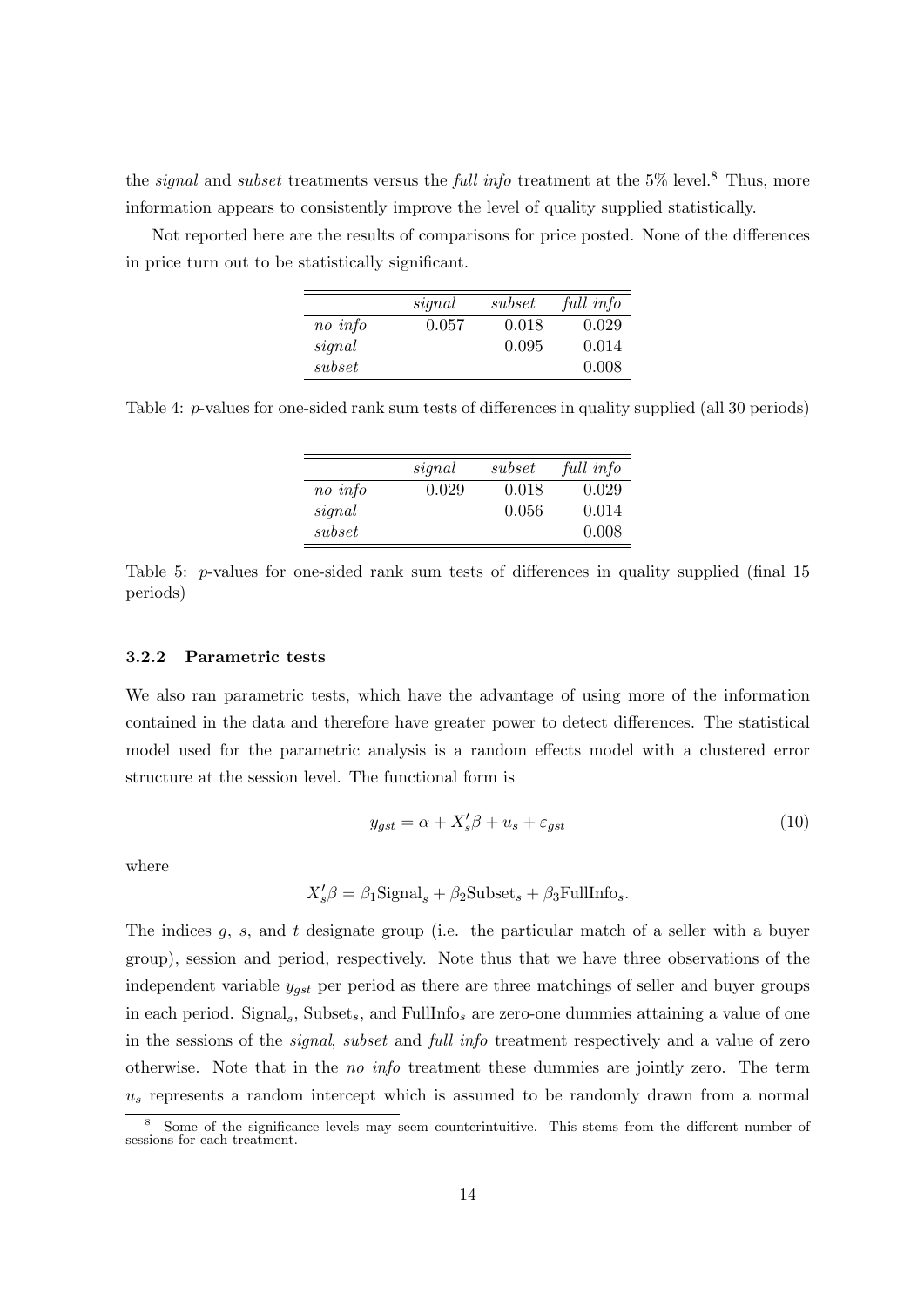distribution with mean zero for each individual session. This accounts for differences between sessions caused by unobserved heterogeneity of subjects, that is, differences between the subjects which can neither be observed nor controlled for by the experimenter. Finally,  $\varepsilon_{qst}$ is an error term with an expected value of zero that is assumed to be uncorrelated with both with the random intercept  $u_s$  and all independent variables in every single period. To sustain that assumption (which is crucial in order to obtain unbiased estimators) in our framework, it is however essential to cluster  $\varepsilon_{gst}$  for each individual session. This is necessary because it cannot be ruled out that within each individual session there are possible dynamic session effects that would violate this assumption if not accounted for (Fréchette, [2007\)](#page-21-8).

Tables [6](#page-14-0) through [9](#page-15-0) report the results of the parametric tests for differences in quality supplied and price posted in the *no info* baseline versus the three other treatments. The results for quality confirm the results from the nonparametric tests: the difference in quality is strongly significant for all three treatments. The differences in prices still do not come out as statistically significant, suggesting that the lack of difference detected by the nonparametric tests is not due to their lack of power.

|                                                  | Coef. | Std. Err. | $\boldsymbol{z}$ | z     |      | 95\% Conf. Interval |
|--------------------------------------------------|-------|-----------|------------------|-------|------|---------------------|
| Constant                                         | 2.87  | .70       | 4.09             | 0.000 | 1.49 | 4.25                |
| Signal                                           | 2.57  | .87       | 2.95             | 0.003 | .86  | 4.28                |
| Subset                                           | 3.91  | .82       | 4.78             | 0.000 | 2.31 | 5.52                |
| Full Info                                        | 5.58  | .71       | 7.92             | 0.000 | 4.20 | 6.97                |
| $\sigma_u$                                       | .99   |           |                  |       |      |                     |
| $\frac{\sigma_{\varepsilon}}{\rho^{\mathbf{a}}}$ | 2.04  |           |                  |       |      |                     |
|                                                  | .19   |           |                  |       |      |                     |

<span id="page-14-0"></span><sup>a</sup> Fraction of variance due to unobserved heterogeneity

| Table 6: Parametric regression for quality supplied (all 30 periods) |  |  |  |  |
|----------------------------------------------------------------------|--|--|--|--|
|                                                                      |  |  |  |  |

|                                                  | Coef. | Std. Err. | $\boldsymbol{z}$ | $\overline{z}$ |      | 95\% Conf. Interval |
|--------------------------------------------------|-------|-----------|------------------|----------------|------|---------------------|
| Constant                                         | 2.26  | .77       | 2.92             | 0.003          | .74  | 3.77                |
| Signal                                           | 3.42  | .89       | 3.83             | 0.000          | 1.67 | 5.16                |
| Subset                                           | 4.84  | .86       | 5.66             | 0.000          | 3.16 | 6.52                |
| Full Info                                        | 6.88  | .78       | 8.78             | 0.000          | 5.35 | 8.42                |
| $\sigma_u$                                       | .93   |           |                  |                |      |                     |
| $\frac{\sigma_{\varepsilon}}{\rho^{\mathbf{a}}}$ | 1.99  |           |                  |                |      |                     |
|                                                  | .18   |           |                  |                |      |                     |

<sup>a</sup> Fraction of variance due to unobserved heterogeneity

Table 7: Parametric regression for quality supplied (final 15 periods)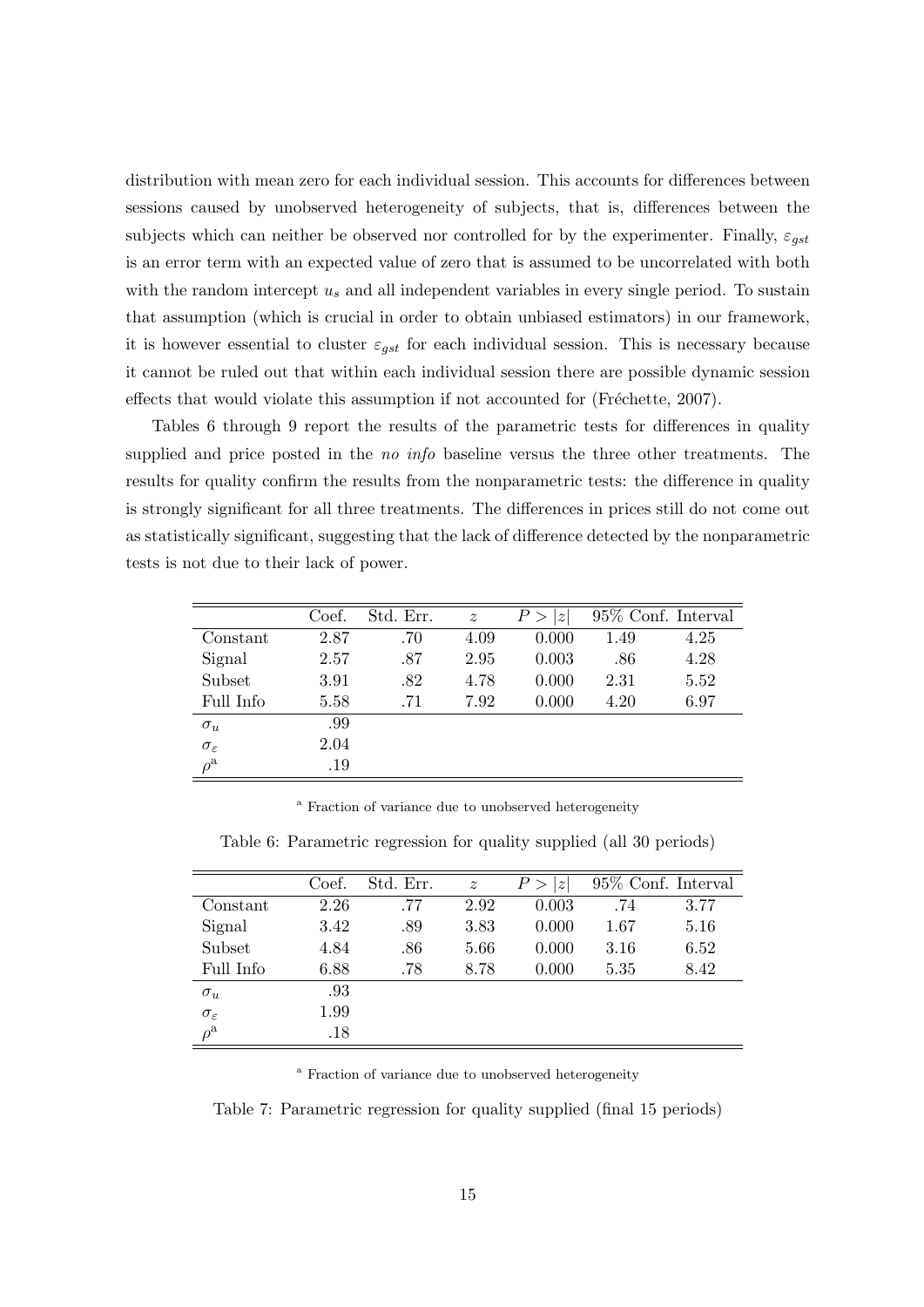|                                                  | Coef.   | Std. Err. | $\widetilde{\mathcal{Z}}$ | z     |         | 95\% Conf. Interval |
|--------------------------------------------------|---------|-----------|---------------------------|-------|---------|---------------------|
| Constant                                         | 17.86   | 2.00      | 8.92                      | 0.000 | 13.94   | 21.79               |
| Signal                                           | .61     | 2.88      | 0.21                      | 0.833 | $-5.04$ | 6.25                |
| Subset                                           | .79     | 2.68      | 0.30                      | 0.767 | $-4.46$ | 6.05                |
| Full Info                                        | $-3.01$ | 2.14      | $-1.41$                   | 0.159 | $-7.21$ | 1.18                |
| $\sigma_u$                                       | 3.83    |           |                           |       |         |                     |
| $\frac{\sigma_{\varepsilon}}{\rho^{\mathbf{a}}}$ | 5.58    |           |                           |       |         |                     |
|                                                  | .32     |           |                           |       |         |                     |

<sup>a</sup> Fraction of variance due to unobserved heterogeneity

Table 8: Parametric regression for price posted (all 30 periods)

|                                                  | Coef.  | Std. Err. | $\widetilde{\mathcal{Z}}$ | $\left\vert z\right\vert$ |         | $95\%$ Conf. Interval |
|--------------------------------------------------|--------|-----------|---------------------------|---------------------------|---------|-----------------------|
| Constant                                         | 15.05  | 2.83      | 5.32                      | 0.000                     | 9.51    | 20.60                 |
| Signal                                           | 2.21   | 3.49      | 0.63                      | 0.527                     | $-4.64$ | 9.05                  |
| Subset                                           | 1.55   | 3.21      | 0.48                      | 0.629                     | $-4.74$ | 7.85                  |
| Full Info                                        | $-.19$ | 3.0       | $-0.06$                   | 0.949                     | $-6.07$ | 5.69                  |
| $\sigma_u$                                       | 4.01   |           |                           |                           |         |                       |
|                                                  | 4.62   |           |                           |                           |         |                       |
| $\frac{\sigma_{\varepsilon}}{\rho^{\mathbf{a}}}$ | .43    |           |                           |                           |         |                       |

<span id="page-15-0"></span><sup>a</sup> Fraction of variance due to unobserved heterogeneity

Table 9: Parametric regression for price posted (final 15 periods)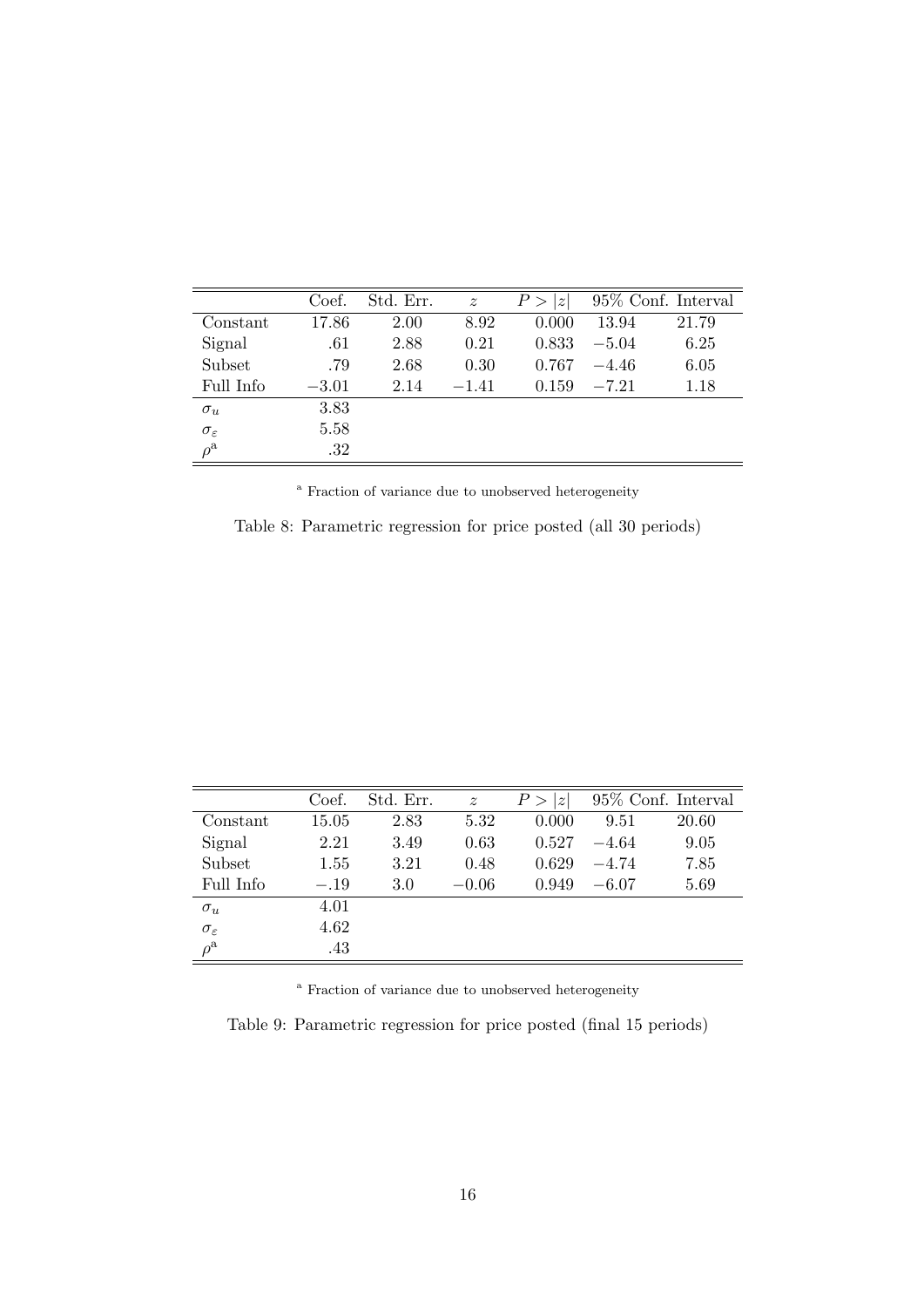#### <span id="page-16-1"></span>3.3 Discussion

Is information the driving force behind our results, or is it something else? One potential criticism concerns our use of automated buyers. Therefore, by construction, the treatments in which there is more information also have more automated buyers. While in the no info and signal treatments, all buyers are played by subjects, half of the buyers in the subset treatment and all of the buyers in the full info treatment are played by the computer. Do our results reflect the fact that unlike human subjects the computer makes no mistakes?

Mistakes by buyers clearly reduce efficiency by not maximizing surplus, given the available qualities on offer. But efficiency is mainly driven by which qualities the sellers choose, and we find a large difference in these between treatments. Is there reason to think that mistakes by buyers would decrease the quality on offer? First, let us think about when we expect people to make mistakes. When they are facing offers  $(q_A, p_A)$ ,  $(q_B, p_B)$  such that  $q_A \geq q_B$  and  $p_A \leq p_B$ , we don't expect many mistakes. We expect mistakes when  $q_A \geq q_B$  and  $p_A \geq p_B$ . Do such mistakes favor the low-quality seller (thereby providing stronger incentives to offer low quality ex ante, compared to a situation with automated buyers)? There is no obvious reason why they should. Suppose for example  $q_A = 1$ ,  $p_A = 11$  and  $q_B = 10$ ,  $p_B = 31$ . Should a buyer with  $\theta = 2.89$  buy from A or B? From A, he gets 11.89, from B he gets 17.9, so he should choose B. But there is no reason why mistakes should generally favor A. Buyers with a different  $\theta$  could get it wrong and buy from  $B$ . Do sellers have an incentive to induce, or prevent, mistakes? In our example, the high-quality seller would want to price lower in order to make it clear that his product is more attractive. This reduces the profitability of his product. But the low-quality seller might want to decrease price to make it less clear which product is more attractive (and thus induce mistakes). Moreover, while for this particular  $\theta$ , it is clear which seller gains from mistakes and which seller loses out, sellers do not know buyers  $\theta$ s. For some  $\theta$ s, the high-quality seller will instead have incentives to induce mistakes, and the low-quality seller to prevent them. Since each theta is equally likely, there does not seem to be any reason to expect mistakes to systematically favor low-quality sellers.

Buyer mistakes also cannot explain why we detect a significant difference in quality between the no info and signal treatment, since there are no automated buyers in either. On these grounds we conclude that information is the more likely source of the differences, and that automated buyers play, at most, a minor role.

# <span id="page-16-0"></span>4 Conclusion

We have presented the results of an experiment investigating the role of transparency in a duopoly market with vertical differentiation. Firms choose both the quality and the price of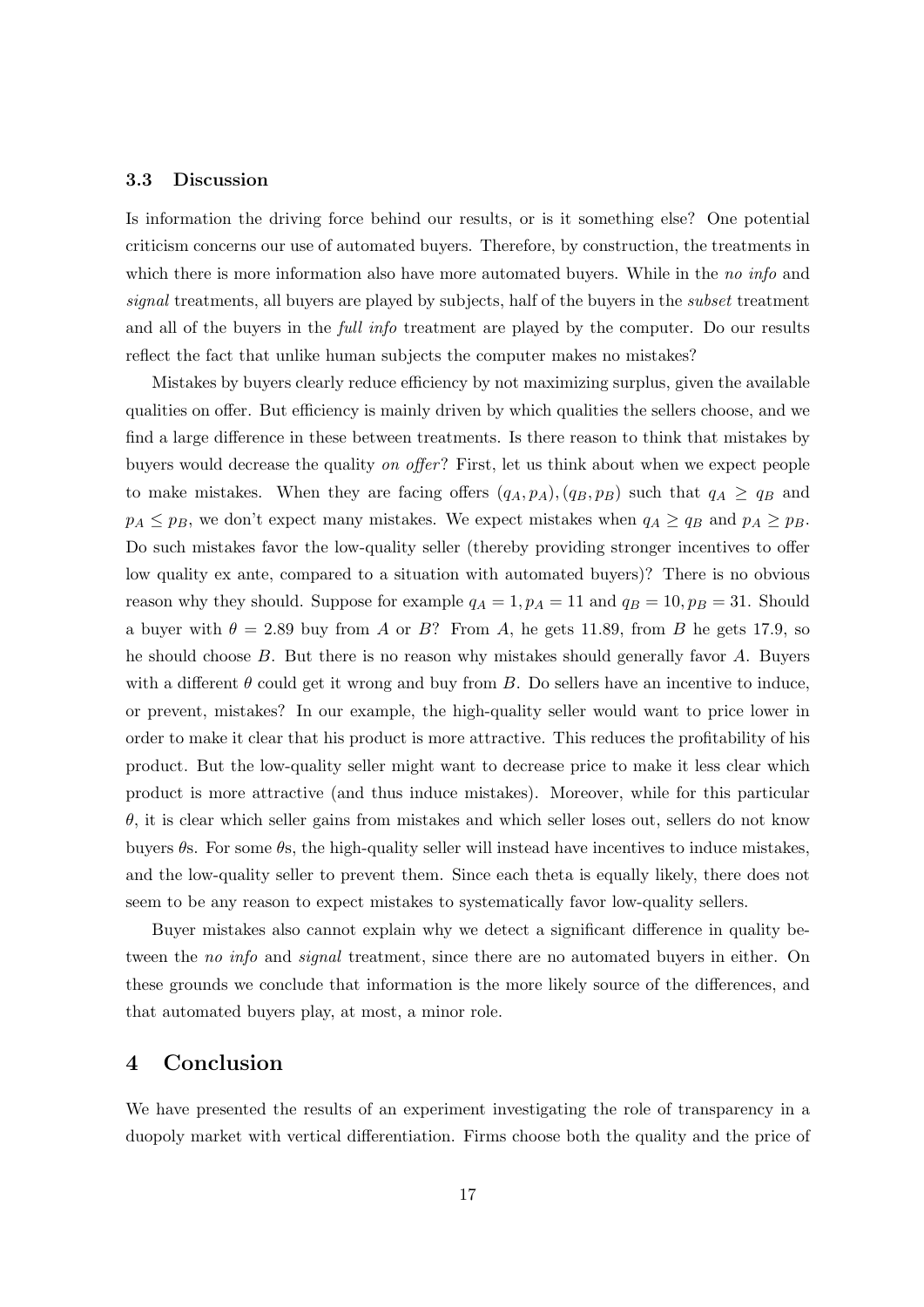their product, while consumers differing in their taste for quality choose from which firm to buy. We have compared three different treatments in which we vary the share of consumers who are informed about quality. Specifically, we have a full-information treatment in which all consumers are informed, a no-information treatment in which none of them are informed, and a subset treatment in which half of them is informed and the other half uninformed. We have found that, contrary to theoretical predictions, firms do not differentiate quality under full information. Rather, both tend to offer services of similar, and high, quality, entailing more intense price competition than predicted by theory. Under no information, we observe a "lemons" outcome where quality is low. At the same time, firms manage to maintain prices substantially above marginal cost. In the subset treatment, quality is close to the full-information level. This suggests that a signaling equilibrium tends to materialize when some consumers are informed and others are not. Our results have implications for consumer protection policies aimed at increasing transparency, such as recent EU legislation mandating disclosure of information on Internet Service Providers' network management.

# Appendix A Signaling equilibria with two levels of quality

## <span id="page-17-0"></span>A.1 The no info treatment

Suppose there are only two possible levels of quality,  $q_L$  and  $q_H$ . A strategy in this game must include prices for every possible combination of qualities chosen at the quality-choice stage. A symmetric, fully revealing equilibrium in the pricing game requires the following price structure:

- $p_A = p_B = p_{LL}$  when  $q_A = q_B = q_L$ ,
- $p_A = p_{LH}$ ,  $p_B = p_{HL}$  when  $q_A = q_L$ ,  $q_B = q_H$ ,
- $p_A = p_{HL}, p_B = p_{LH}$  when  $q_A = q_H, q_B = q_L$ , and
- $p_A = p_B = p_{HH}$  when  $q_A = q_B = q_H$ ,

with  $p_{LL}$   $\lt$   $p_{HH}$  and  $p_{LH}$   $\lt$   $p_{HL}$  and all four prices being different from each other.

Consider the following profile of strategies and beliefs. Consumers believe that  $(q_i =$  $q_H, q_{-j} = q_L$ ) if and only if  $p_j = p_{HL}$  and  $p_{-j} \notin \{p_{LL}, p_{HH}\}$ ; they believe that  $q_A = q_B = q_H$ if and only if  $p_A = p_B = p_{HH}$ ; and they believe that  $q_A = q_B = q_L$  otherwise. Prices satisfy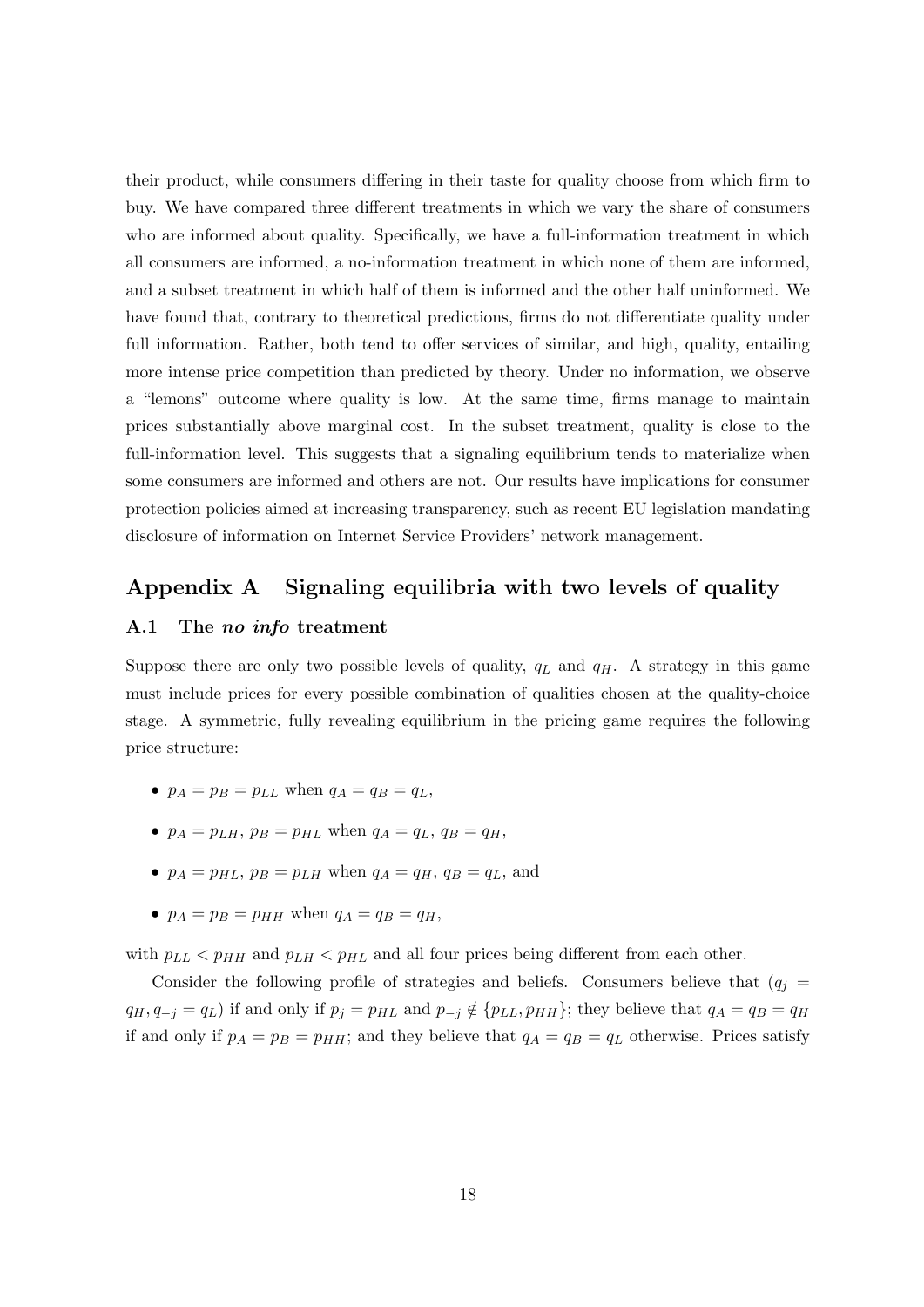the following conditions:

<span id="page-18-0"></span>
$$
p_{LL} = cq_L, \tag{11}
$$

$$
p_{HH} = cq_H,
$$
\n<sup>(12)</sup>

$$
p_{LH} = \frac{p_{HL} + cq_L - \underline{\theta}(q_H - q_L)}{2}, \qquad (13)
$$

$$
(p_{LH} - cq_L)\frac{n}{\Delta\theta} \left[ \frac{p_{HL} - p_{LH}}{q_H - q_L} - \underline{\theta} \right] \ge (p_{HH} - cq_L)n,
$$
\n(14)

$$
(p_{HL} - c q_H) \frac{n}{\Delta \theta} \left[ \overline{\theta} - \frac{p_{HL} - p_{LH}}{q_H - q_L} \right] \ge (p_{LH} - c q_H) n, \tag{15}
$$

$$
(p_{LH} - cq_L)\frac{n}{\Delta\theta} \left[ \frac{p_{HL} - p_{LH}}{q_H - q_L} - \underline{\theta} \right] \ge (p_{HL} - cq_L)\frac{n}{2\Delta\theta} \left[ \overline{\theta} - \frac{p_{HL} - v}{q_L} \right]. \tag{16}
$$

Expressions [\(11\)](#page-18-0) and [\(12\)](#page-18-0) say that when both firms have the same quality, we get the Bertrand outcome of marginal-cost pricing. Given consumers' beliefs, no firm has an incentive to unilaterally deviate: in both cases, choosing a higher price will lead to zero demand because whatever the deviating price, consumers' beliefs will be that both firms offer low quality, while choosing a lower price is unprofitable. Expression [\(13\)](#page-18-0) says that when one firm has low and the other high quality,  $p_{LH}$  must be a best response to  $p_{HL}$  (and thus given by [\(5\)](#page-5-1)). This is because no price chosen by the low-quality firm will change consumers' beliefs that the firm offering price  $p_{HL}$  has high quality and the other firm low quality, except for  $p_{LL}$  (which is not an attractive deviation) and  $p_{HH}$  (which is the subject of the following condition). Thus, the low-quality firm is free to choose any price without affecting beliefs, which means that the equilibrium price must be a best response. Expression [\(14\)](#page-18-0) says that the low-quality firm must not want to deviate to  $p_{HH}$ . In that case, consumers would believe that both firms offer low quality, and since  $p_{HH} < p_{HL}$ , the low-quality firm will get the entire demand. Expression [\(15\)](#page-18-0) says that the high-quality firm must not want to deviate to  $p_{LH}$  (– $\varepsilon$ ), in which case it would grab the entire demand but consumers would believe it offers low quality. Finally, expression [\(16\)](#page-18-0) says that the low-quality firm must not want to deviate to  $p_{HL}$ , in which case it would it would grab half the demand that arises at this price given that consumers believe that both firms offer low quality. (Note that  $(16)$  is based on  $p_{HL}$  being such that some low-valuation consumers buy and others don't. In general, it could be the case that none or all consumers are buying.)

Without deriving general conditions under which  $(11)$  through  $(16)$  can be simultaneously satisfied, we now give an example based on our particular parameter values to show that it is possible that they are. Suppose  $q_L = 1$  and  $q_H = 6$ . Then, the following prices constitute an equilibrium:  $p_{LL} = 1$ ,  $p_{HH} = 6$ ,  $p_{LH} = 10$ ,  $p_{HL} = 24$ . As previously discussed, firms have no incentive to deviate unilaterally when they have the same qualities. When they have different qualities, the low-quality firm obtains an equilibrium profit of  $(10 - 1)(4/3)[(24 - 10)/(6 -$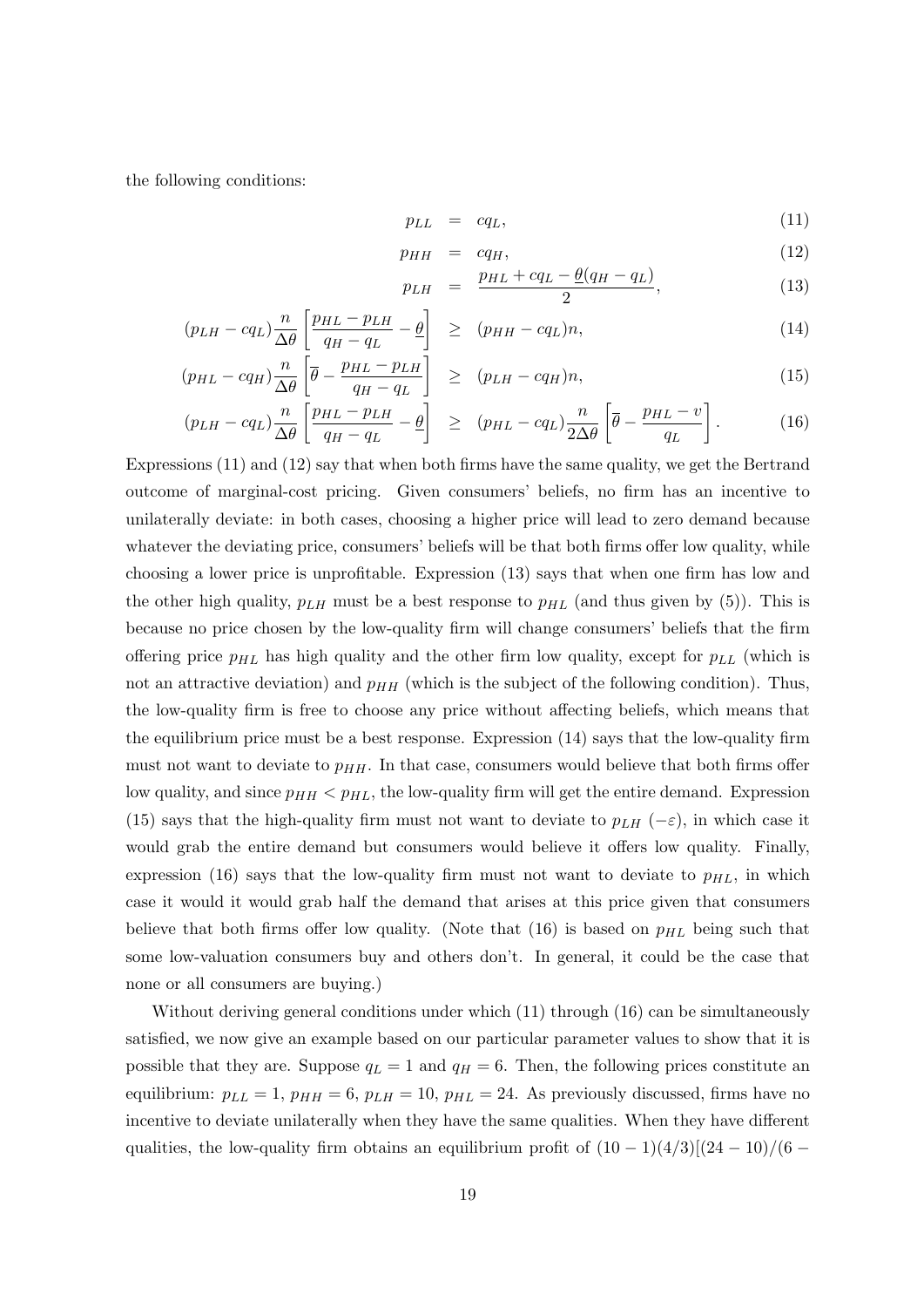1) − 1] = 21.6. By deviating to  $p = p_{HH} = 6$ , it would obtain  $(6-1) \cdot 4 = 20$ . By deviating to  $p = p_{HL} = 24$ , it would obtain zero. The high-quality firm obtains an equilibrium profit of  $(24-6)(4/3)[4-(24-10)/(6-1)] = 28.8$ . By deviating to  $p = p_{LH} = 10$ , it would obtain  $(10-6) \cdot 4 = 16$ . No other deviation is potentially profitable.

This example does not generalize to cases where the difference in quality is smaller, however. The intuition why signaling is only possible when the quality differential is sufficiently large is the following. Consumers have out-of-equilibrium beliefs that make it unattractive for firms to deviate to prices such that the resulting *pair* of prices is not part of an equilibrium. To make sure that the low-quality firm does not want to deviate to  $p_{HL}$ , this price must be sufficiently high for demand to be low when consumers believe quality is low. But at the same time, a high  $p_{HL}$  means that the equilibrium demand (and payoff) for the high-quality firm will not be large, in which case it becomes attractive to deviate and steal the demand of the low-quality firm. If the quality differential is small, these two requirements cannot be simultaneously met. Notice that in the above example, the price charged by the high-quality firm  $(24)$  is higher than the full-information equilibrium price (which, from  $(6)$ , is 16). This illustrates that separation occurs through an increase in price.

## <span id="page-19-0"></span>A.2 The subset treatment

Let  $n<sup>I</sup>$  denote the number of informed and  $n<sup>U</sup>$  the number of uninformed consumers (with  $n<sup>I</sup> + n<sup>U</sup> = n$ ). Informed consumers behave exactly as the consumers under full information, analyzed in Section [2.](#page-2-0) That is, expected demand from the informed consumers given prices and qualities is given by [\(2\)](#page-5-3) and [\(3\)](#page-5-3), replacing n by  $n<sup>I</sup>$ . Suppose moreover that uninformed consumers' beliefs are exactly the same as under no information (see Appendix [A.1\)](#page-17-0). For a symmetric fully revealing equilibrium, we once again need prices  $(p_{LL}, p_{HH}, p_{HL}, p_{LH})$  defined as above. Suppose prices satisfy the following conditions:

<span id="page-19-1"></span>
$$
p_{LL} = cq_L, \t\t(17)
$$

$$
p_{HH} = cq_H, \t\t(18)
$$

$$
p_{LH} = \frac{p_{HL} + cq_L - \underline{\theta}(q_H - q_L)}{2}, \tag{19}
$$

$$
(p_{LH} - cq_L) \frac{n}{\Delta \theta} \left[ \frac{p_{HL} - p_{LH}}{q_H - q_L} - \underline{\theta} \right] \ge (p_{HH} - cq_L) \left[ n^U + \frac{n^I}{\Delta \theta} \left( \frac{p_{HL} - p_{HH}}{q_H - q_L} \right) \right], \quad (20)
$$

$$
(p_{HL} - c q_H) \frac{n}{\Delta \theta} \left[ \overline{\theta} - \frac{p_{HL} - p_{LH}}{q_H - q_L} \right] \ge (p_{LH} - c q_H) (n^U + n^I), \tag{21}
$$

$$
(p_{LH} - cq_L) \frac{n}{\Delta \theta} \left[ \frac{p_{HL} - p_{LH}}{q_H - q_L} - \underline{\theta} \right] \ge (p_{HL} - cq_L) \frac{n^U}{2\Delta \theta} \left[ \overline{\theta} - \frac{p_{HL} - v}{q_L} \right]. \tag{22}
$$

This profile of strategies and beliefs is an equilibrium. To interpret the conditions on prices, notice first that expressions [\(17\)](#page-19-1) through [\(19\)](#page-19-1) are exactly the same as [\(11\)](#page-18-0) through [\(13\)](#page-18-0).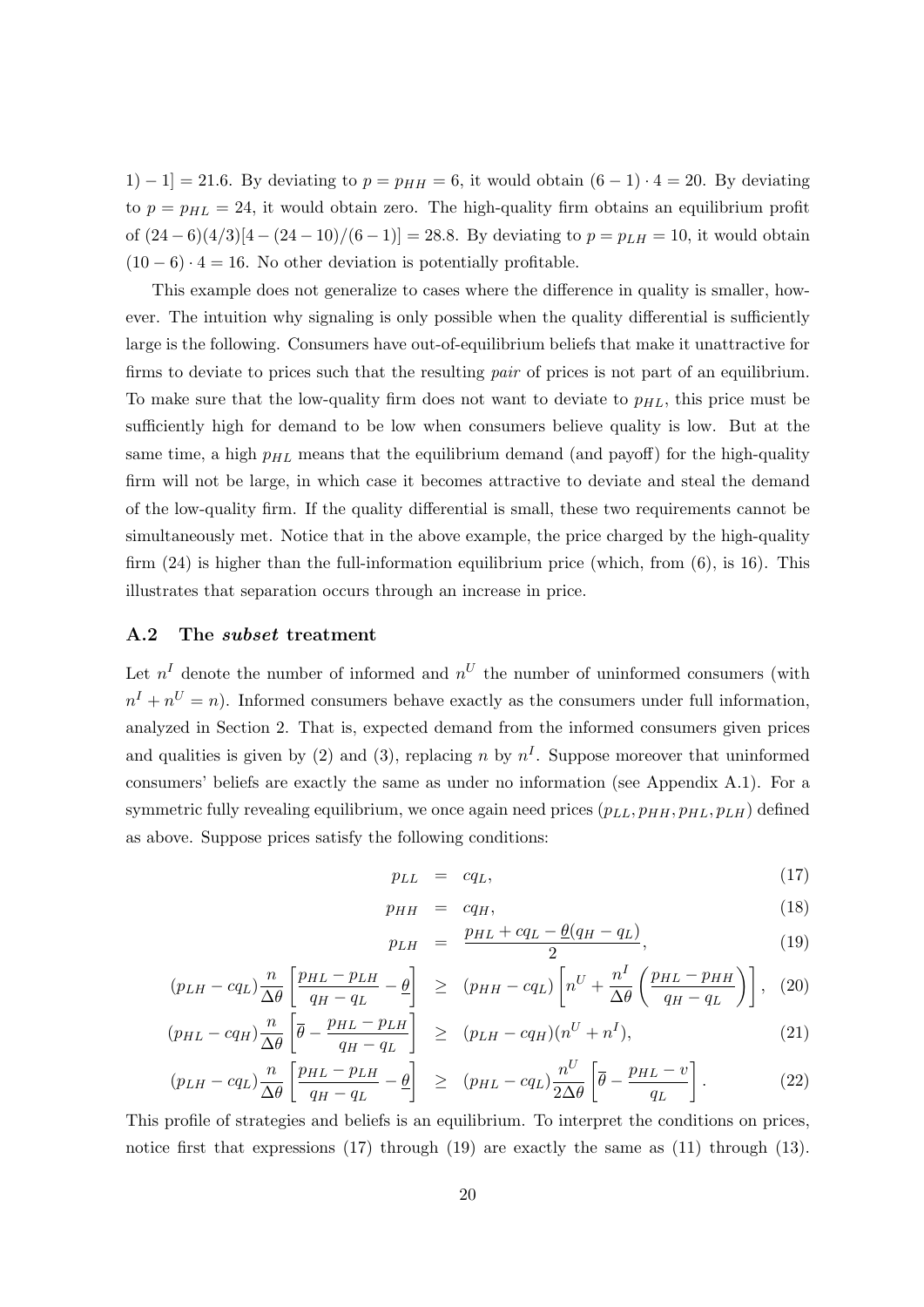The crucial conditions for existence of a separating equilibrium, however, are expressions [\(20\)](#page-19-1) through [\(22\)](#page-19-1). Expression [\(20\)](#page-19-1) again formalizes the idea that the low-quality firm must not want to deviate to  $p_{HH}$ . Now though, such a deviation is less profitable because only the uninformed consumers will buy in their entirety from the low-quality firm. The informed consumers only buy from it if their taste for quality is sufficiently low, and the deviation is sure to reduce the low-quality firm's profits from informed consumers since  $p_{HH}$  is not a best response to  $p_{HL}$ . Thus, the right-hand side of [\(20\)](#page-19-1) is lower than that of [\(14\)](#page-18-0). Expression [\(21\)](#page-19-1) says that the high-quality firm must not want to deviate to  $p_{LH} - \varepsilon$ . With such a move, it could capture both the uninformed and the informed consumers: the uninformed, because they would believe that both firms offer  $q_L$  and thus buy from the one charging the lower price, the informed, because they observe who has the higher quality. The result is the same as before: because  $n^I + n^U = n$ , the right-hand side of [\(21\)](#page-19-1) is the same as that of [\(15\)](#page-18-0). Expression [\(22\)](#page-19-1) says that the low-quality firm must not want to deviate to  $p_{HL}$ . Again, though, such a deviation is less profitable than under no information because none of the informed consumers would buy from the low-quality firm in that case. The only consumers buying from it are half of those whose willingness to pay, given they believe both firms offer  $q_L$ , is sufficiently high. Thus, the right-hand side of  $(22)$  is lower than that of  $(16)$ .

In sum, both [\(20\)](#page-19-1) and [\(22\)](#page-19-1) are easier to satisfy than the corresponding conditions under no information; moreover, the right-hand sides of both expressions increase with  $n^U$  and decrease with  $n<sup>I</sup>$ . At the same time, [\(19\)](#page-19-1) remains unchanged. We conclude that, the greater the number of informed consumers and the smaller the number of uninformed ones, the easier it is to sustain a separating equilibrium, for a given quality differential.

With the parameter values used in our experiment, where there are two informed and two uninformed consumers, and again fixing  $q_L = 1$ , it is sufficient that  $q_H = 2$  to support separation. The following prices then constitute an equilibrium:  $p_{LL} = 1$ ,  $p_{HH} = 2$ ,  $p_{LH} =$ 3,  $p_{HL} = 6$ . Firms have no incentive to deviate unilaterally from these prices when they have the same qualities. When they have different qualities, the low-quality firm obtains an equilibrium profit of  $(4/3)(3-1)[(6-3)/(2-1)-1] = 5.33$ . By deviating to  $p = 2 = p_{HH}$ , it would obtain  $(2-1)(2+(2/3)(6-2)/(2-1)) = 4.67$ . By deviating to  $p = p_{HL} = 6$ , it would obtain  $(6 - 1)(2/2) = 5$ . The high-quality firm obtains an equilibrium profit of  $(4/3)(6-2)[4-(6-3)/(2-1)] = 5.33.$  By deviating to  $p = 3 = p_{LH}$ , it would obtain  $(3-2)\cdot 4=4$ . By deviating to  $p=4.5$ , which is the best response to  $p_{LH}$ , it would obtain  $(4.5-2)(2/3)(4-(4.5-3)/(2-1)) = 4.17$ . No other deviation is potentially profitable. Finally, notice once again that in the above example, the price charged by the high-quality firm  $(6)$  is higher than the full-information equilibrium price (which, from  $(6)$ , is 4).